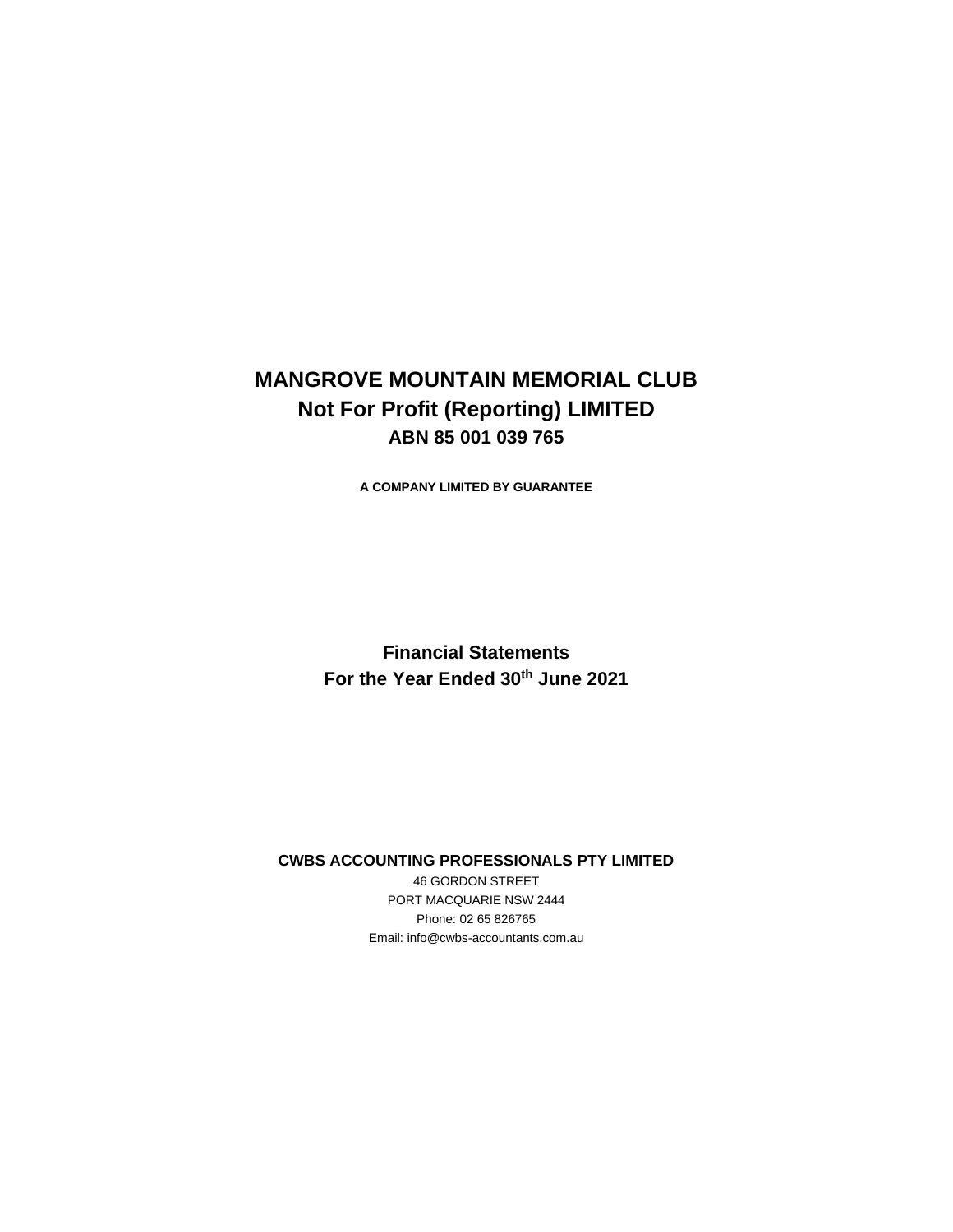**A COMPANY LIMITED BY GUARANTEE**

## **Contents**

| Directors' Report                                          | 3               |
|------------------------------------------------------------|-----------------|
| Auditor's Independence Declaration                         | 8               |
| <b>Statement of Cash Flows</b>                             | 9               |
| Statement of Profit or Loss and Other Comprehensive Income | 10              |
| <b>Statement of Financial Position</b>                     | 11              |
| Statement of Changes in Equity                             | 12 <sup>°</sup> |
| Summary of Significant Accounting Policies                 | 13              |
| Notes to the Financial Statements                          | 24              |
| Directors' Declaration                                     | 41              |
| Independent Audit Report                                   | 42              |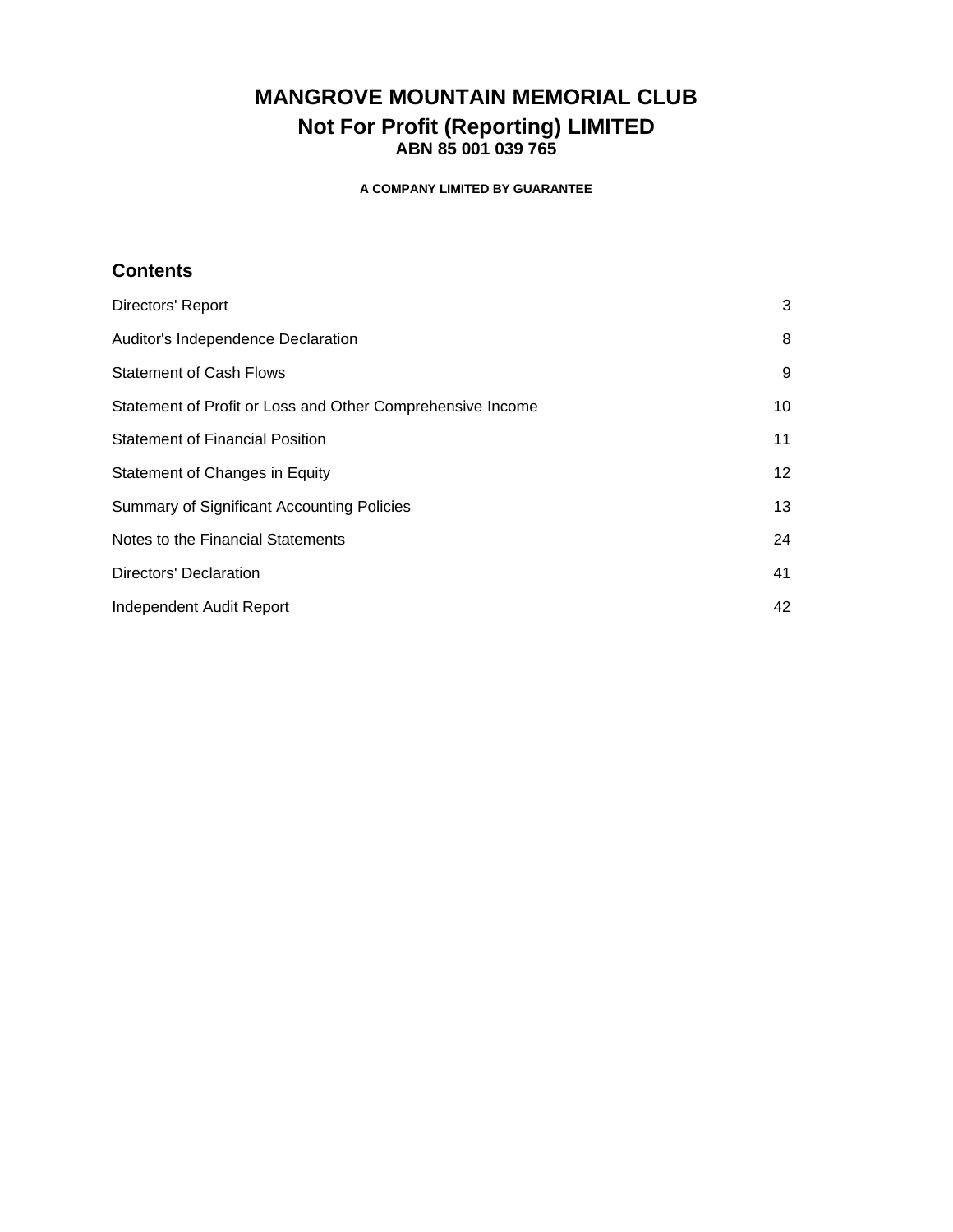#### **A COMPANY LIMITED BY GUARANTEE**

### **Directors' Report**

Your Directors present this report on the company for the financial year ended 30<sup>th</sup> June 2021.

### **Directors**

The names of each person who has been a director during the year and to the date of this report are:

Keith Stanley ROBSON John SPARGO Colin ALDRICK Lindsay ROBSON Barry Colin TROY (Resigned November 2, 2020) Toni Leone McKINNON (Resigned November 2, 2020) Matthew Geoffrey SMART Richard Forrester JACK (Appointed November 2, 2020) Peter David COATES (Appointed November 2, 2020)

Directors have been in office since the start of the financial year to the date of this report unless otherwise stated.

### **Principal Activities**

The principal activity of the Company during the financial year was that of a registered club, providing sporting and social activities for the members and their guests. During the year there has been no significant change in the nature of those activities.

#### **Short-Term and Long-Term Objectives**

The company's short-term objectives are to:

- Improve profitability.

The company's long term objectives are to:

- a. Reduce borrowings.
- b. Complete golf course reconstruction.

#### **Strategies**

To achieve these objectives, the company has adopted the following strategies:

- Sound business principles.
- Introduce improvements as and when necessary.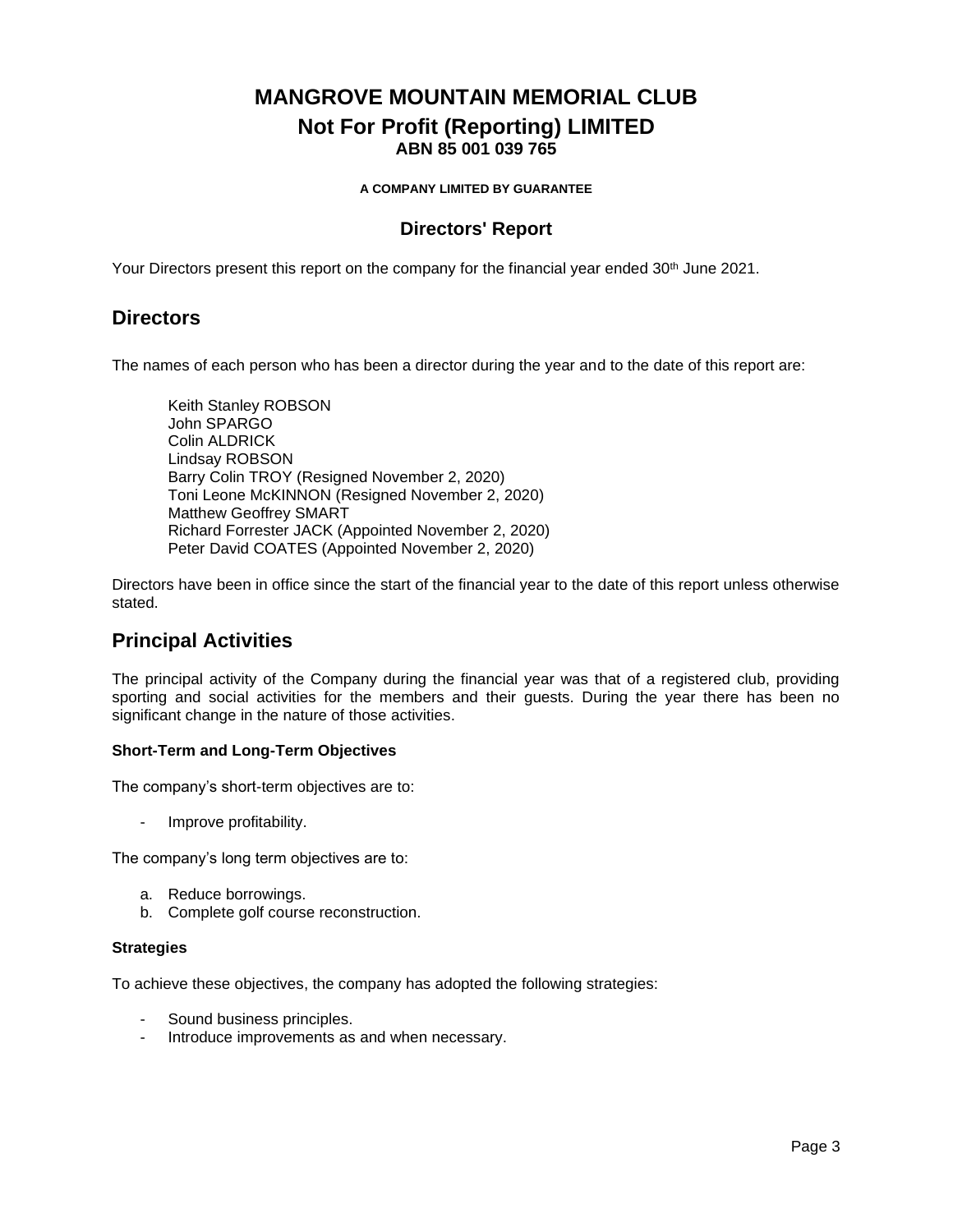#### **A COMPANY LIMITED BY GUARANTEE**

### **Directors' Report**

The Company has the following members:

|                         | 2021           | 2020  |
|-------------------------|----------------|-------|
| <b>RSL</b>              | っ              |       |
| Ordinary                | 1,138          | 1,187 |
| Honorary & Life Members | 11             | 12    |
| Golf                    | 130            | 124   |
|                         | $1.28^{\circ}$ |       |

## **Information on Directors**

The particulars of the qualifications, experience and special responsibilities of the Directors of the Company are as follows:

#### **Keith Stanley Robson**

Director 32 years. Chairman 2003-2021. Vice Chairman 1989-2003. Retired Farmer. Life member Ourimbah Football Club, Life Member Somersby P&C, Life member Lisarow-Ourimbah Cricket Club, Life member Ourimbah-Wyoming Football Club .

#### **John Spargo**

Director 10 years. Company Director Retired.

#### **Colin Aldrick**

Director 6 years. Former Deputy Chairman 2002-2007 Retired.

**Lindsay Robson** Director 6 years. Transport Driver.

**Toni Leone McKinnon** Director 4 years. Manager- Administration. (Resigned November 2, 2020)

#### **Barry Colin Troy**

Director 4 years. Company Director. (Resigned November 2, 2020)

# **Matthew Geoffrey Smart**

Director 2 years. Builder.

**Richard Forrester Jack** (Appointed November 2, 2020) Director 1 year. Commercial Property Manager.

**Peter David Coastes** (Appointed November 2, 2020) Director 1 year. Insurance Consultant.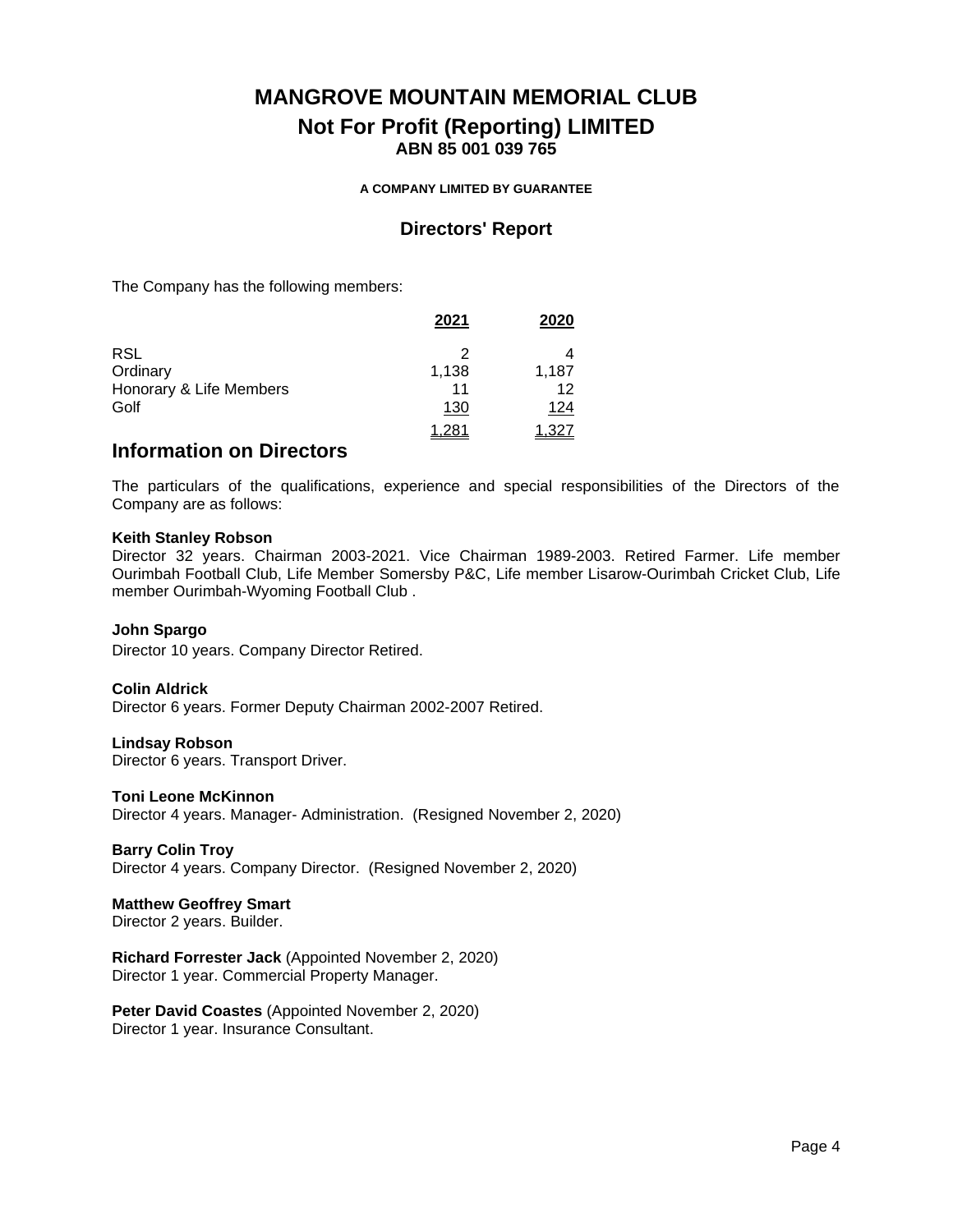#### **A COMPANY LIMITED BY GUARANTEE**

### **Directors' Report**

### **Meetings of Directors**

During the financial year, 19 meetings of Directors were held. Attendances by each director were as follows:

|                               | Number Eligible<br><b>To Attend</b> | Number<br>Attended |
|-------------------------------|-------------------------------------|--------------------|
| <b>Keith Stanley ROBSON</b>   | 19                                  | 19                 |
| John SPARGO                   | 18                                  | 17                 |
| Lindsay ROBSON                | 18                                  | 17                 |
| Colin ALDRICK                 | 19                                  | 19                 |
| <b>Toni Leone MCKINNON</b>    |                                     |                    |
| (Resigned November 2, 2020)   | 4                                   |                    |
| <b>Barry Colin TROY</b>       |                                     |                    |
| (Resigned November 2, 2020)   | 4                                   |                    |
| <b>Matthew Geoffrey SMART</b> | 18                                  | 16                 |
| <b>Richard Forrester JACK</b> |                                     |                    |
| (Appointed November 2, 2020)  | 14                                  | 13                 |
| Peter David COATES            |                                     |                    |
| (Appointed November 2, 2020)  | 15                                  | 12                 |

### **Members Guarantee**

The company is incorporated under the Corporations Act 2001 and is a company limited by guarantee. If the company is wound up, the constitution states that each member is required to contribute a maximum of \$5 each towards meeting any outstanding obligations of the entity.

At 30<sup>th</sup> June 2021, the total amount that members of the company are liable to contribute if the company is wound up is \$6,405 (2020: \$6,635).

### **Important Information for Members in a Format Approved by the Directors of Liquor and Gaming**

Pursuant to the Accounting Provisions of Part 4A of the Registered Clubs Act (1976), the Directors advise that the original declarations, disclosures and returns made pursuant to sections 41C, 41D, 41E and 41F are held with the Club Secretary and may be inspected by members on written application to the Secretary:

- (a) No disclosures, declarations and returns received under sections 41C to 41F;
- (b) There was one top executive whose total remuneration (including salary, allowances and other benefits) falls within each successive \$100,000 band commencing at \$110,000 (ONE);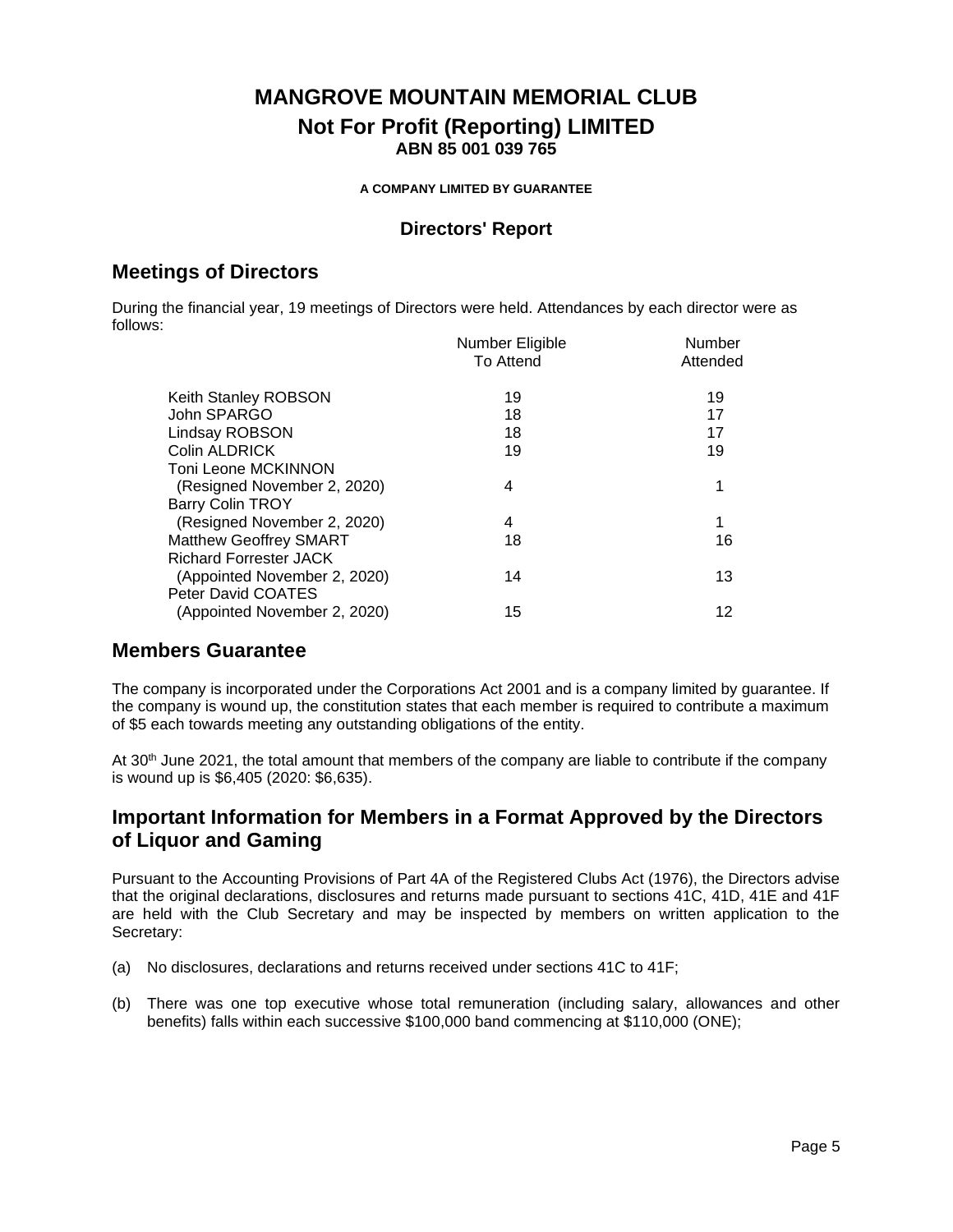#### **A COMPANY LIMITED BY GUARANTEE**

### **Directors' Report**

- (c) There was no club-related overseas travel by a director or an employee;
- (d) There were no loans made to an employee in excess of \$1,000 (or which added to other loan amounts to \$1,000 or more);
- (e) There were no contracts for the remuneration of a top executive or any controlled contract entered into by the club;
- (f) There was no employee of the club who is a close relative of a director or a top executive (a "close relative" means a parent, child, brother, sister or spouse of the club director or top executive, or a person with whom the club director or top executive has a de facto relationship);
- (g) No consultant was paid \$30,000 or more;
- (h) No consultants were engaged by the club;
- (i) No settlement was made with a director or an employee of the club as a result of a legal dispute;
- (j) No legal fees, not referred to in paragraph (i), were paid by the club on behalf of a director or employee;
- (k) Total profits from the operation of approved gaming machines during the 12 months gaming tax period 1st July 2020 to 30th June, 2021 was \$528,631.
- (l) No amount was applied to community development and support (the CDSE scheme) during the applicable gaming machine tax period.

Name of Club: Mangrove Mountain Memorial Club Limited Club Serial Number: 300236110 Reporting Period: 30th June, 2021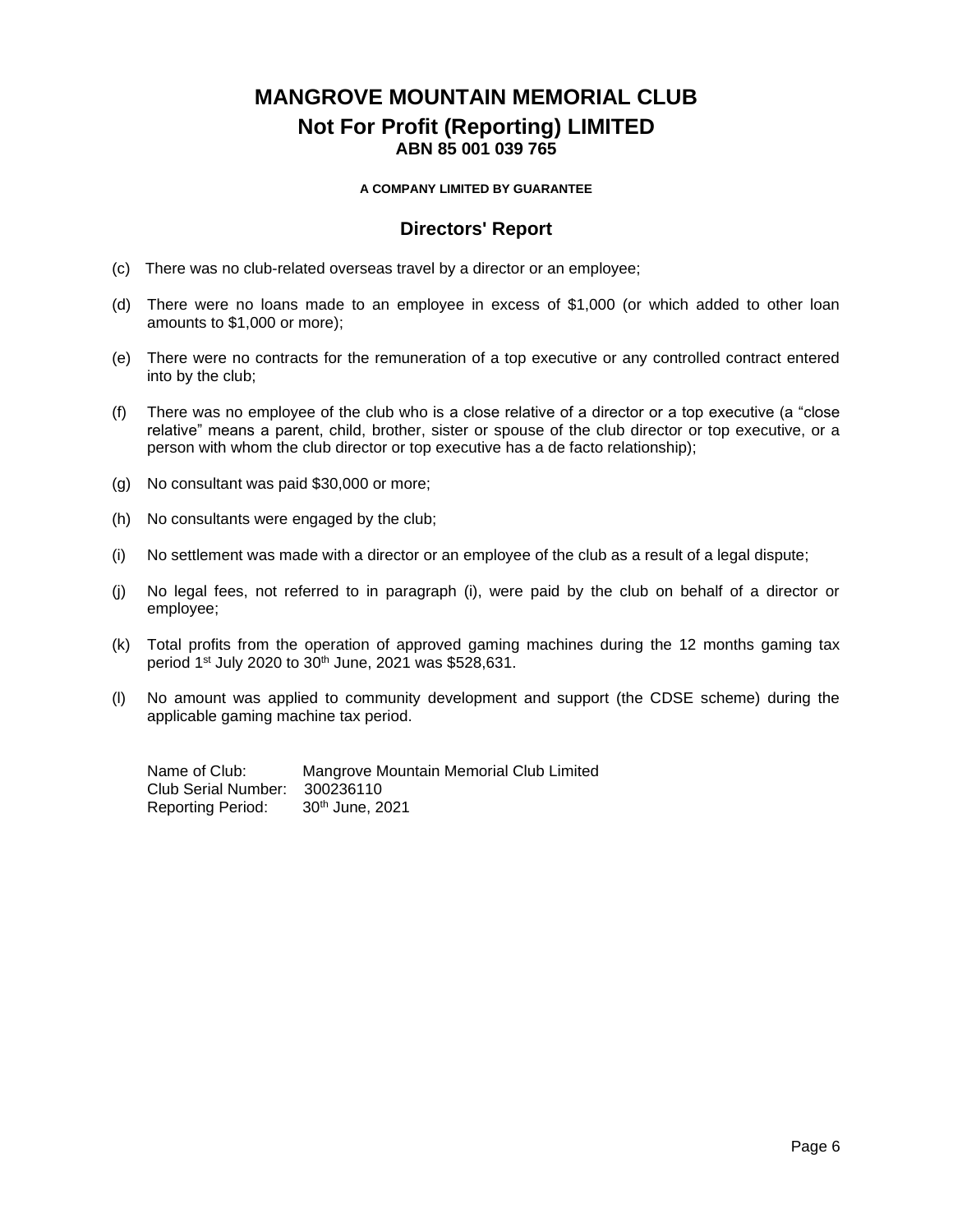**A COMPANY LIMITED BY GUARANTEE**

### **Directors' Report**

## **Auditor's Independence Declaration**

The auditor's independence declaration for the year ended 30<sup>th</sup> June 2021 has been received and can be found in the annual financial report on Page 8.

Signed in accordance with a Resolution of the Board of Directors

Signed at: 18 Hallards Road, Central Mangrove NSW

Dated: 9<sup>th</sup> November, 2021

Keith Stanley Robson Director

Peter David Coates **Director**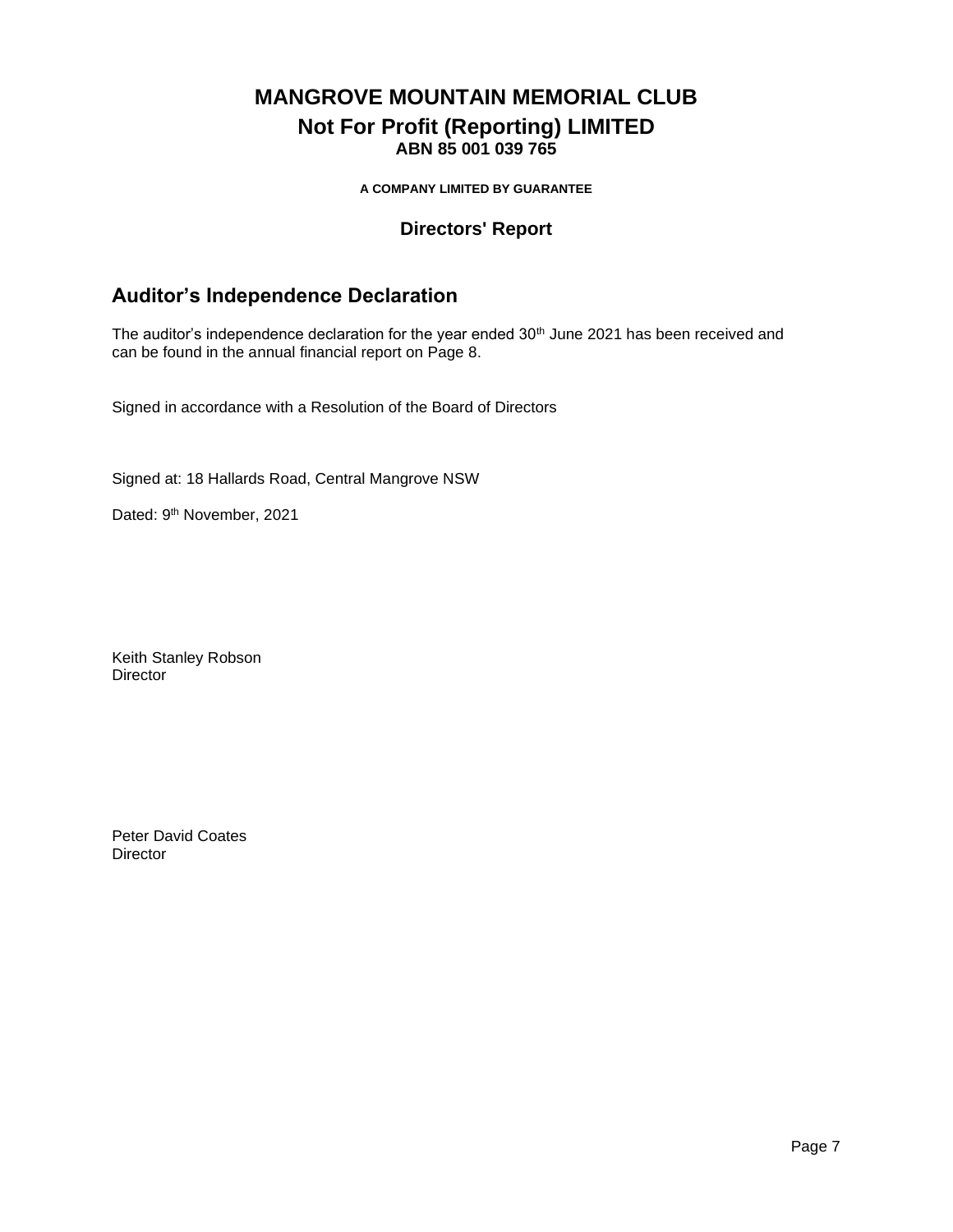# **Auditor's Independence Declaration Under Section 307C of the Corporations Act 2001 to the Directors of Mangrove Mountain Memorial Club Not For Profit (Reporting) Limited ABN 85 001 039 765**

I declare that, to the best of my knowledge and belief, during the year ended 30<sup>th</sup> June 2021 there have been no contraventions of:

- i. the auditor independence requirements as set out in the *Corporations Act 2001* in relation to the audit; and
- ii. any applicable code of professional conduct in relation to the audit.

Signed at: 46 Gordon Street, Port Macquarie NSW

Dated: 8<sup>th</sup> November, 2021

Garry Chapman Registered Company Auditor CWBS Accounting Professionals Pty Limited 46 Gordon Street, Port Macquarie NSW 2444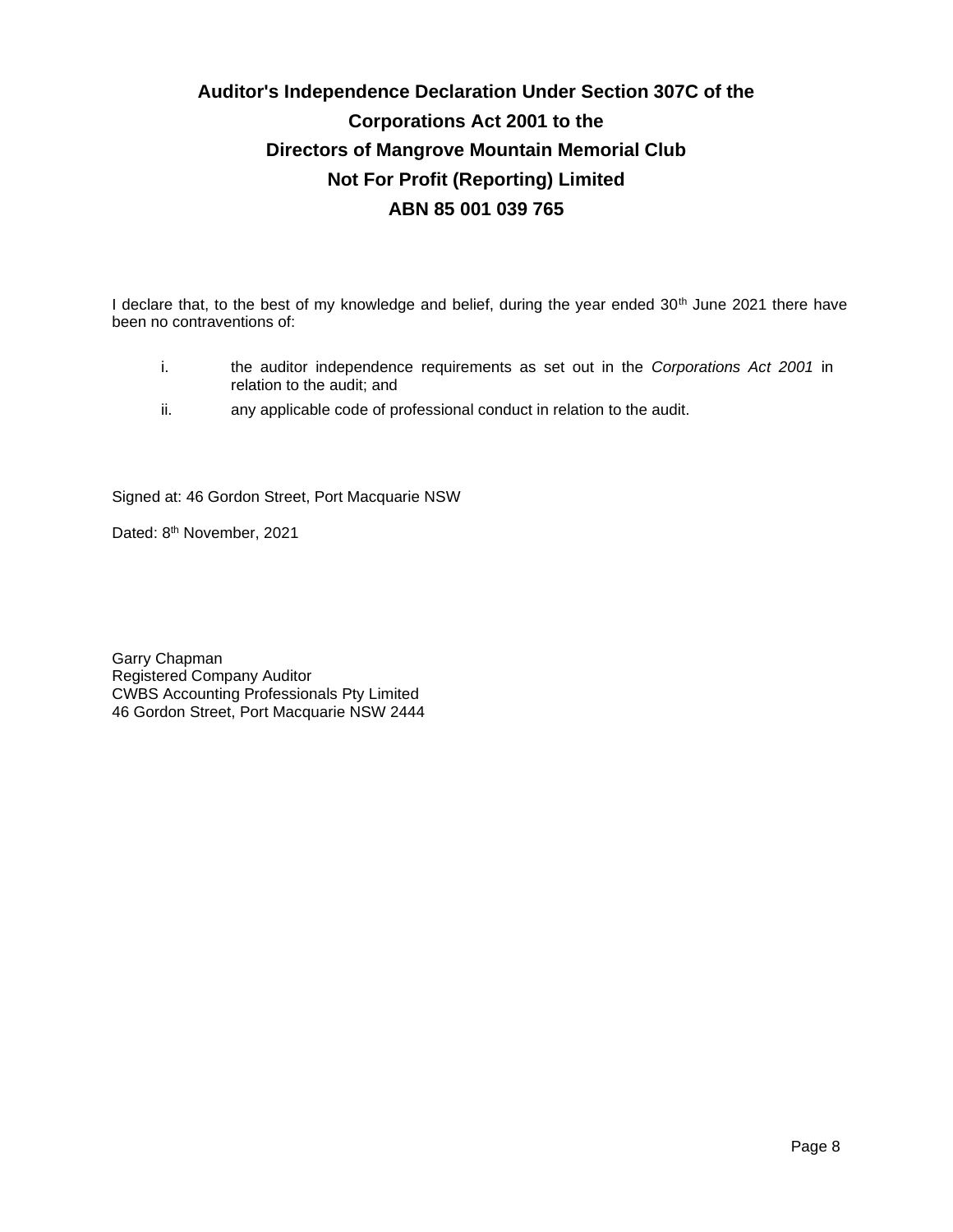**A COMPANY LIMITED BY GUARANTEE**

## **Statement of Cash Flows For the Year Ended 30th June 2021**

|                                                                                                                                       | 2021<br>S                      | 2020<br>S                         |
|---------------------------------------------------------------------------------------------------------------------------------------|--------------------------------|-----------------------------------|
|                                                                                                                                       | Inflows/<br><b>Outflows</b>    | Inflows/<br><b>Outflows</b>       |
| <b>Cash flows from Operating Activities</b>                                                                                           |                                |                                   |
| <b>Receipts from Customers</b><br>Payments to Suppliers and Employees<br><b>Interest Received</b>                                     | 2,916,721<br>(2,537,396)<br>22 | 2,411,124<br>(2, 295, 102)<br>112 |
| <b>Finance Costs</b>                                                                                                                  | (12, 168)                      | (24, 170)                         |
| Net Cash Provided by (Used in) Operating Activities Note 17(b)                                                                        | 367,179                        | 91,964                            |
| <b>Cash Flows from Investing Activities</b><br>Payment for Property, Plant and Equipment<br>Proceeds from Sale of Plant and Equipment | (249, 804)                     | (43, 147)<br>7,045                |
| Net Cash Provided by (Used in) Investing Activities                                                                                   | (249, 804)                     | (36, 102)                         |
| <b>Cash Flows from Financing Activities</b><br>Proceeds from Borrowings                                                               | 140,976                        |                                   |
| <b>Repayment of Borrowings</b>                                                                                                        | (336, 865)                     | (11, 169)                         |
| Net Cash Provided by (Used in) Financing Activities                                                                                   | (195, 889)                     | (11, 169)                         |
| Net Increase/(Decrease) in Cash held<br>Cash at Beginning of Financial Year                                                           | (78, 514)<br>229,884           | 44,693<br>185,191                 |
| Cash at End of Financial Year Note 4                                                                                                  | 151,370                        | 229,884                           |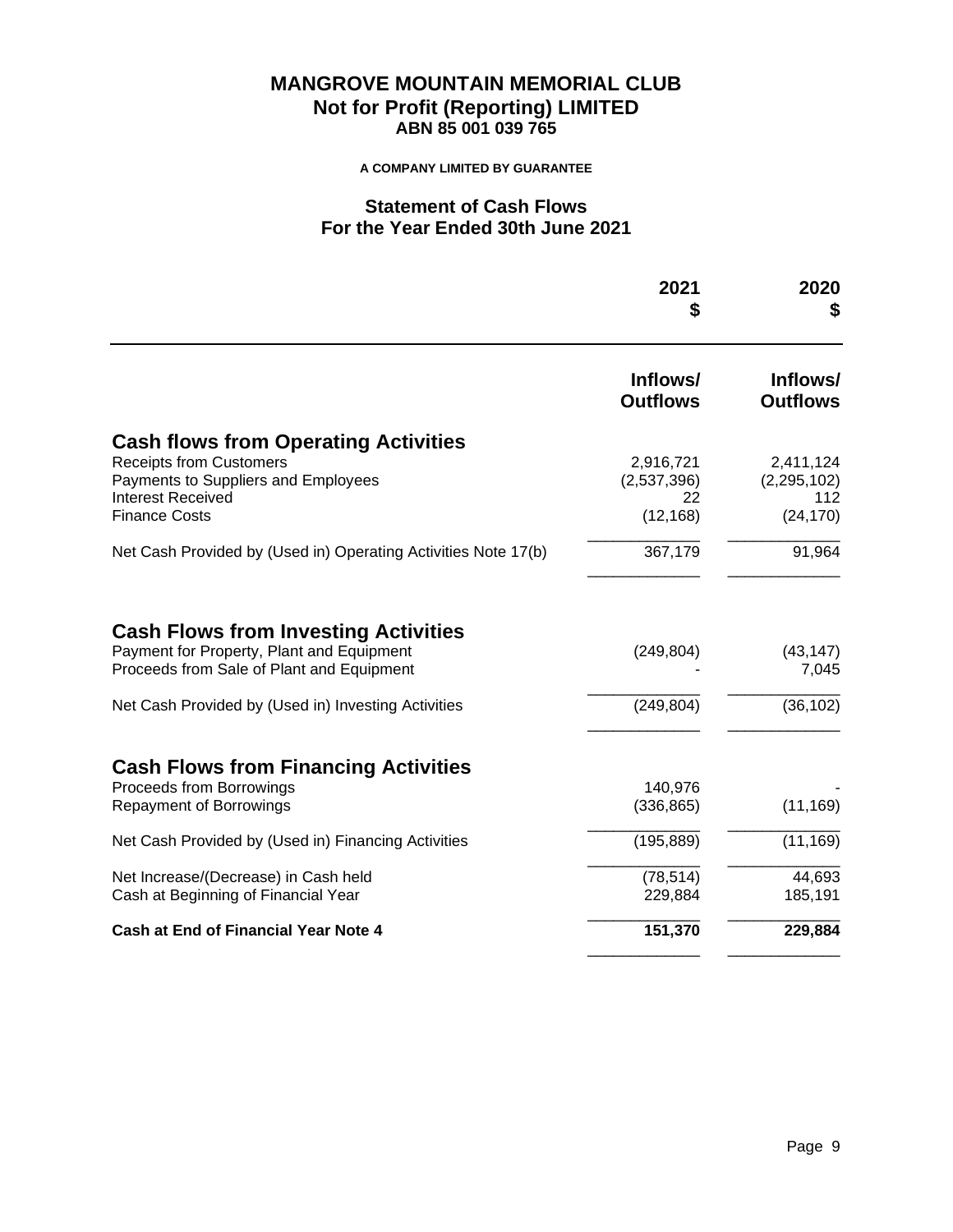**A COMPANY LIMITED BY GUARANTEE**

### **Statement of Profit or Loss and Other Comprehensive Income For the Year Ended 30th June 2021**

|                                                                                    | <b>Note</b>    | 2021              | 2020<br>S         |
|------------------------------------------------------------------------------------|----------------|-------------------|-------------------|
| Revenue                                                                            | $\overline{2}$ | 2,703,743         | 2,216,124         |
| Cost of Goods Sold                                                                 |                | (821, 868)        | (907, 861)        |
| <b>Employee Benefits Expense</b>                                                   |                | (866, 588)        | (833, 697)        |
| Depreciation and Amortisation Expense                                              |                | (114, 589)        | (135, 150)        |
| <b>Interest Expense</b>                                                            |                | (12, 168)         | (24, 170)         |
| Motor Vehicle Expenses                                                             |                | (8,335)           | (8,282)           |
| <b>Utilities Expense</b>                                                           |                | (50,079)          | (53, 472)         |
| Rates and Rental Expense                                                           |                | (39, 045)         | (33, 793)         |
| Audit, Legal and Consulting Fees                                                   |                | (15,200)          | (16, 800)         |
| <b>Fund Raising Expenses</b>                                                       |                | (76, 387)         | (89,073)          |
| <b>Golf Course Expenses</b>                                                        |                | (107,061)         | (59, 851)         |
| <b>Sundry Expenses</b>                                                             |                | (539, 815)        | (302, 332)        |
| Current Year Surplus Before Income Tax                                             |                | 52,608            | (248, 357)        |
| Income Tax Expense                                                                 |                |                   |                   |
| <b>Net Current Year Surplus</b>                                                    |                | 52,608            | (248, 357)        |
| Other Comprehensive Income<br>JobKeeper Subsidy<br>Covid-19 Support Grant          |                | 159,000<br>54,000 | 135,000<br>60,000 |
| Total Comprehensive Income For the Year                                            |                | 265,608           | (53, 357)         |
| <b>Net Current Year Surplus Attributable to</b><br><b>Members of the Company</b>   |                | 265,608           | (53, 357)         |
| <b>Total Comprehensive Income Attributable to</b><br><b>Members of the Company</b> |                | 265,608           | (53, 357)         |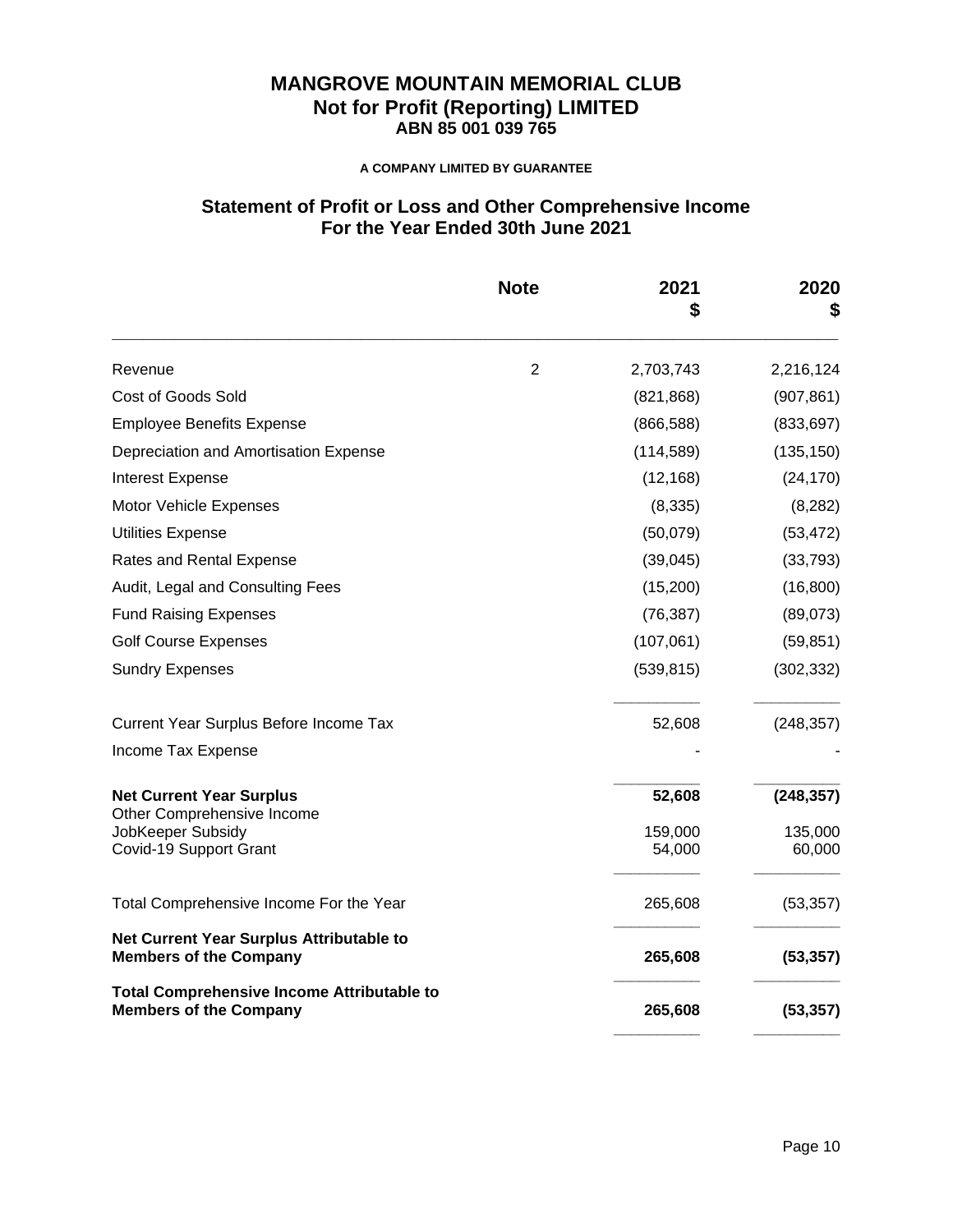#### **A COMPANY LIMITED BY GUARANTEE**

# **Statement of Financial Position as at 30th June 2021**

|                                                                  | <b>Note</b>    | 2021      | 2020      |
|------------------------------------------------------------------|----------------|-----------|-----------|
|                                                                  |                | \$        | \$        |
| <b>Assets</b>                                                    |                |           |           |
| <b>Current Assets</b>                                            |                |           |           |
| Cash on Hand                                                     | 4              | 151,370   | 229,887   |
| Account Receivable and Other Debtors                             | 5              | 1,729     | 4,705     |
| Inventories on Hand                                              | 6              | 46,146    | 34,582    |
| <b>Other Current Assets</b>                                      | $\overline{7}$ | 69,155    | 2,906     |
| <b>Total Current Assets</b>                                      |                | 268,400   | 272,080   |
| <b>Non-Current Assets</b>                                        |                |           |           |
| Property, Plant and Equipment                                    | 8              | 3,998,908 | 3,916,619 |
| <b>Total Non-Current Assets</b>                                  |                | 3,998,908 | 3,916,619 |
| <b>Total Assets</b>                                              |                | 4,267,308 | 4,188,699 |
| <b>Liabilities</b><br><b>Current Liabilities</b>                 |                |           |           |
| Accounts Payable and Other Payables                              | 9              | 179,397   | 83,738    |
| <b>Borrowings</b>                                                | 10(a)          | 46,992    | 10,489    |
| <b>Short-Term Provisions</b>                                     | 11(a)          | 118,578   | 165,336   |
| Income in Advance                                                | 13             | 19,555    | 20,864    |
| <b>Total Current Liabilities</b>                                 |                | 364,522   | 280,427   |
| <b>Non-Current Liabilities</b>                                   |                |           |           |
| <b>Borrowings</b>                                                | 10(b)          | 243,313   | 475,705   |
| <b>Long Term Provisions</b>                                      | 11(b)          |           |           |
| <b>Total Non-Current Liabilities</b><br><b>Total Liabilities</b> |                | 243,313   | 475,705   |
|                                                                  |                | 607,835   | 756,132   |
| <b>Net Assets</b>                                                |                | 3,659,473 | 3,432,567 |
| <b>Equity</b>                                                    |                |           |           |
| <b>Retained Surplus</b>                                          |                | 1,056,891 | 792,003   |
| Reserves                                                         |                | 2,602,582 | 2,640,564 |
| <b>Total Equity</b>                                              |                | 3,659,473 | 3,432,567 |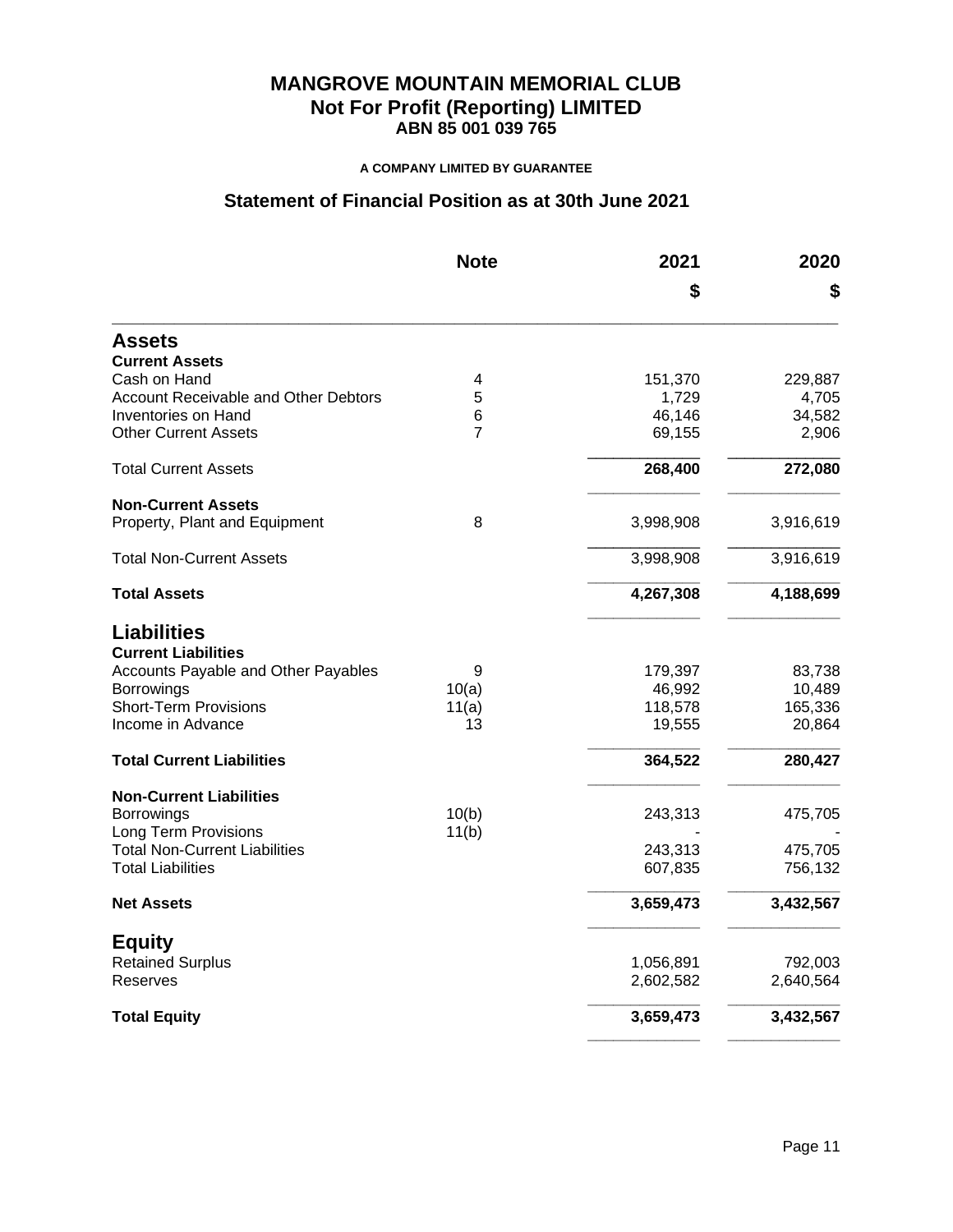**A COMPANY LIMITED BY GUARANTEE**

### **Statement of Changes in Equity For the Year Ended 30th June 2021**

|                                                                                             | <b>Retained</b><br><b>Surplus</b> | <b>Revaluation</b><br><b>Surplus</b><br>\$ | <b>Financial</b><br><b>Assets</b><br><b>Reserve</b><br>\$ | Total<br>S        |
|---------------------------------------------------------------------------------------------|-----------------------------------|--------------------------------------------|-----------------------------------------------------------|-------------------|
| Balance at 1 <sup>st</sup> July, 2019                                                       | 845,360                           | 2,493,150                                  | 185,393                                                   | 3,523,903         |
| <b>Comprehensive Income</b>                                                                 |                                   |                                            |                                                           |                   |
| Surplus for the Year Attributable<br>To Members of the Entity<br>Other Comprehensive Income | (249, 077)                        | (37, 981)                                  |                                                           | (287,058)         |
| JobKeeper Subsidy<br><b>Covid-19 Support Grants</b><br><b>Asset Revaluation Reserve</b>     | 135,000<br>60,000                 |                                            |                                                           | 135,000<br>60,000 |
| Balance at 30th June, 2020                                                                  | 791,283                           | 2,455,169                                  | 185,395                                                   | 3,431,847         |
| Balance at 1 <sup>st</sup> July, 2020                                                       | 791,283                           | 2,455,169                                  | 185,395                                                   | 3,431,847         |
| <b>Comprehensive Income</b>                                                                 |                                   |                                            |                                                           |                   |
| Surplus for the Year Attributable<br>To Members of the Entity<br>Other Comprehensive Income | 52,608                            | (37, 982)                                  |                                                           | 14,626            |
| JobKeeper Subsidy<br><b>Covid-19 Support Grants</b><br><b>Asset Revaluation Reserve</b>     | 159,000<br>54,000                 |                                            |                                                           | 159,000<br>54,000 |
| Balance at 30th June, 2021                                                                  | 1,056,891                         | 2,417,187                                  | 185,395                                                   | 3,659,473         |

Depreciation on buildings has been adjusted to recognize actual cost only as a direct expense with incremental rises attributable to revaluation charged to asset revaluation reserve.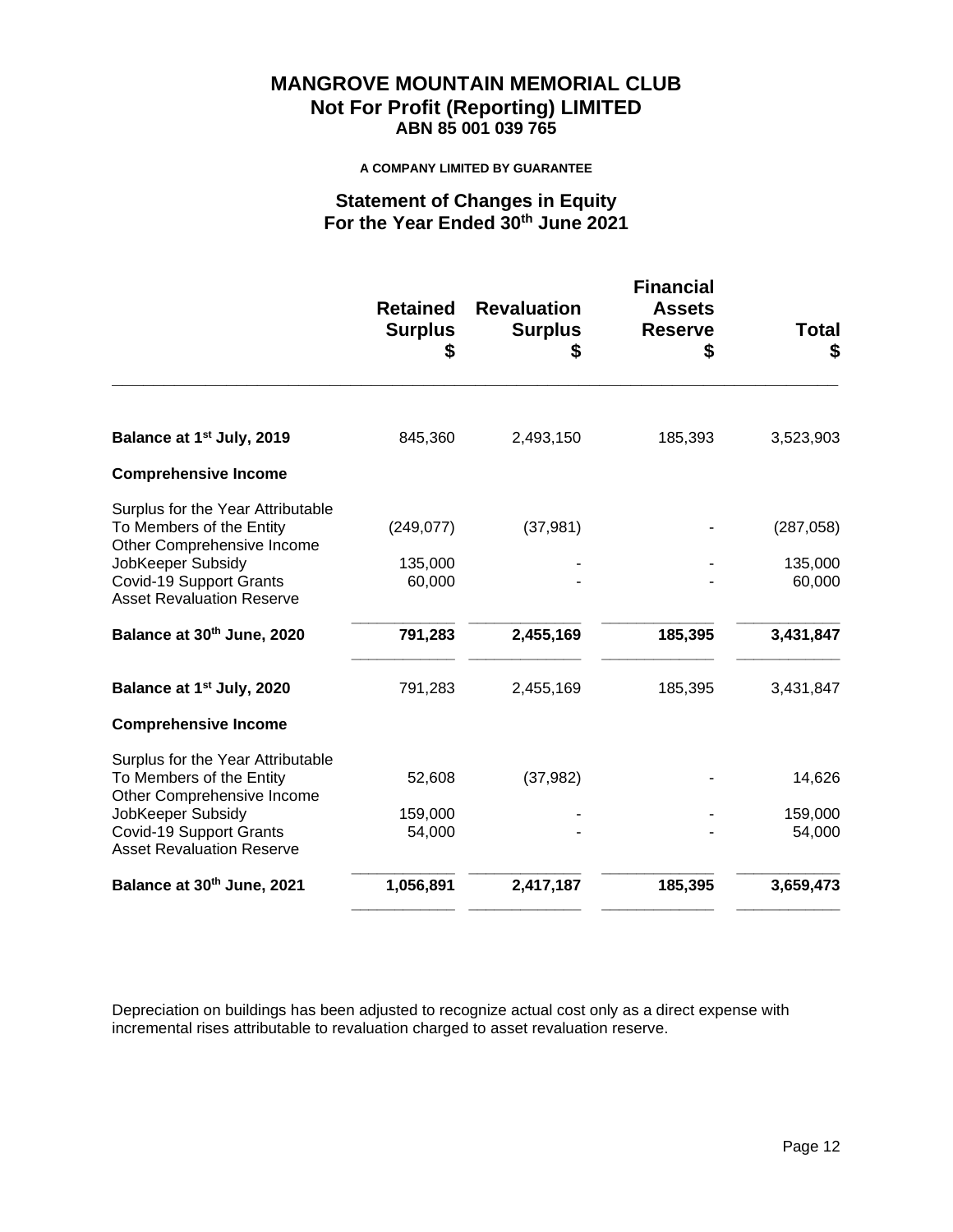#### **A COMPANY LIMITED BY GUARANTEE**

### **Notes to the Financial Statements For the Year Ended 30th June 2021**

The financial statements cover Mangrove Mountain Memorial Club Not for Profit (Reporting) Limited as an individual entity, incorporated and domiciled in Australia. Mangrove Mountain Memorial Club Not for Profit (Reporting) Limited is a company limited by Guarantee.

The financial statements were authorised for issue on  $9<sup>th</sup>$  November, 2021 by the directors of the company.

### **Note 1: Summary of Significant Accounting Policies**

### **Basis of Preparation**

These general purpose financial statements have been prepared in accordance with the Corporations Act 2001 and Australian Accounting Standards and Interpretations of the Australian Accounting Standards Board. The Entity is a not-for-profit entity for financial reporting purposes under Australian Accounting Standards. Material accounting policies adopted in the preparation of these financial statements are presented below and have been consistently applied unless stated otherwise.

The financial statements, except for the cash flow information, have been prepared on an accruals basis and are based on historical costs, modified, where applicable, by the measurement at fair value of selected non-current assets, financial assets and financial liabilities. The amounts presented in the financial statements have been rounded to the nearest dollar.

### **Accounting Policies**

#### **a Revenue**

Revenue from the rendering of a service is recognised upon the delivery of the service to the customers.

All revenue is stated net of the amount of goods and services tax (GST).

Interest revenue is recognised using the effective interest rate method, which for floating rate financial assets is the rate inherent in the instrument. Dividend revenue is recognised when the right to receive a dividend has been established.

Donations and bequests are recognised as revenue when received.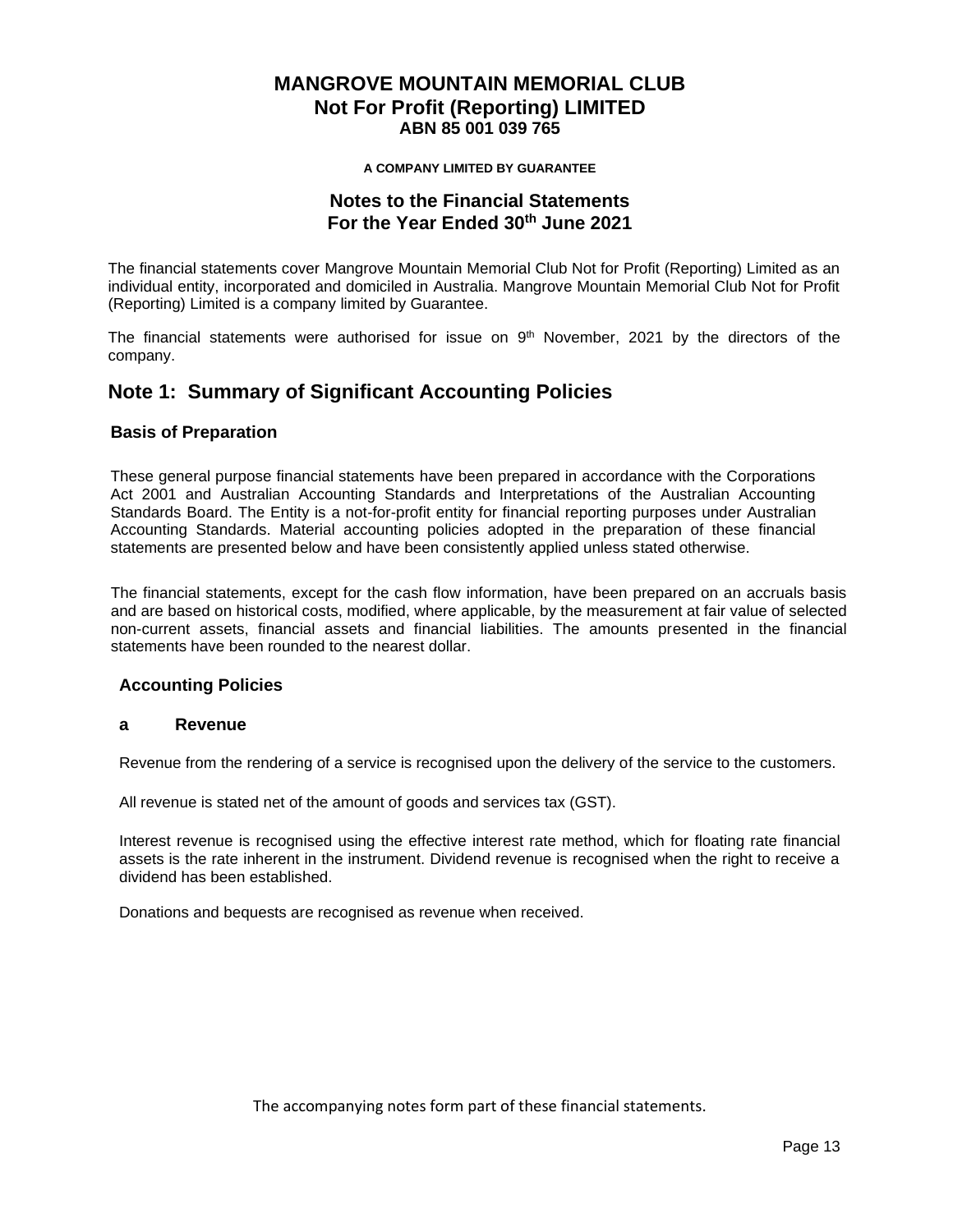#### **A COMPANY LIMITED BY GUARANTEE**

### **Notes to the Financial Statements For the Year Ended 30th June 2021**

#### **b Inventories on Hand**

Inventories are measured at the lower of cost and current replacement cost.

Inventories acquired at no cost, or for nominal consideration are valued at the current replacement cost as at the date of acquisition.

### **c Property, Plant and Equipment**

### **Freehold Property**

#### **Asset Revaluations**

At 30<sup>th</sup> June 2021 the Directors reviewed key assumptions previously made and have concluded that these assumptions remain materially unchanged, and are satisfied that carrying value does not exceed the recoverable amount of land and buildings at  $30<sup>th</sup>$  June, 2021.

In periods when the freehold land and buildings are not subject to an independent valuation, the directors conduct directors' valuations to ensure the carrying amount for the land and buildings is not materially different to the fair value.

Increases in the carrying amount arising on revaluation of land and buildings are recognised in other comprehensive income and accumulated in the revaluation surplus in equity. Revaluation decreases that offset previous increases of the same class of assets shall be recognised in other comprehensive income under the heading of revaluation surplus. All other decreases are recognised in profit or loss.

Any accumulated depreciation at the date of the revaluation is eliminated against the gross carrying amount of the asset and the net amount is restated to the revalued amount of the asset.

Freehold land and buildings that have been contributed at no cost or for nominal cost are valued and recognised at the fair value of the asset at the date it is acquired.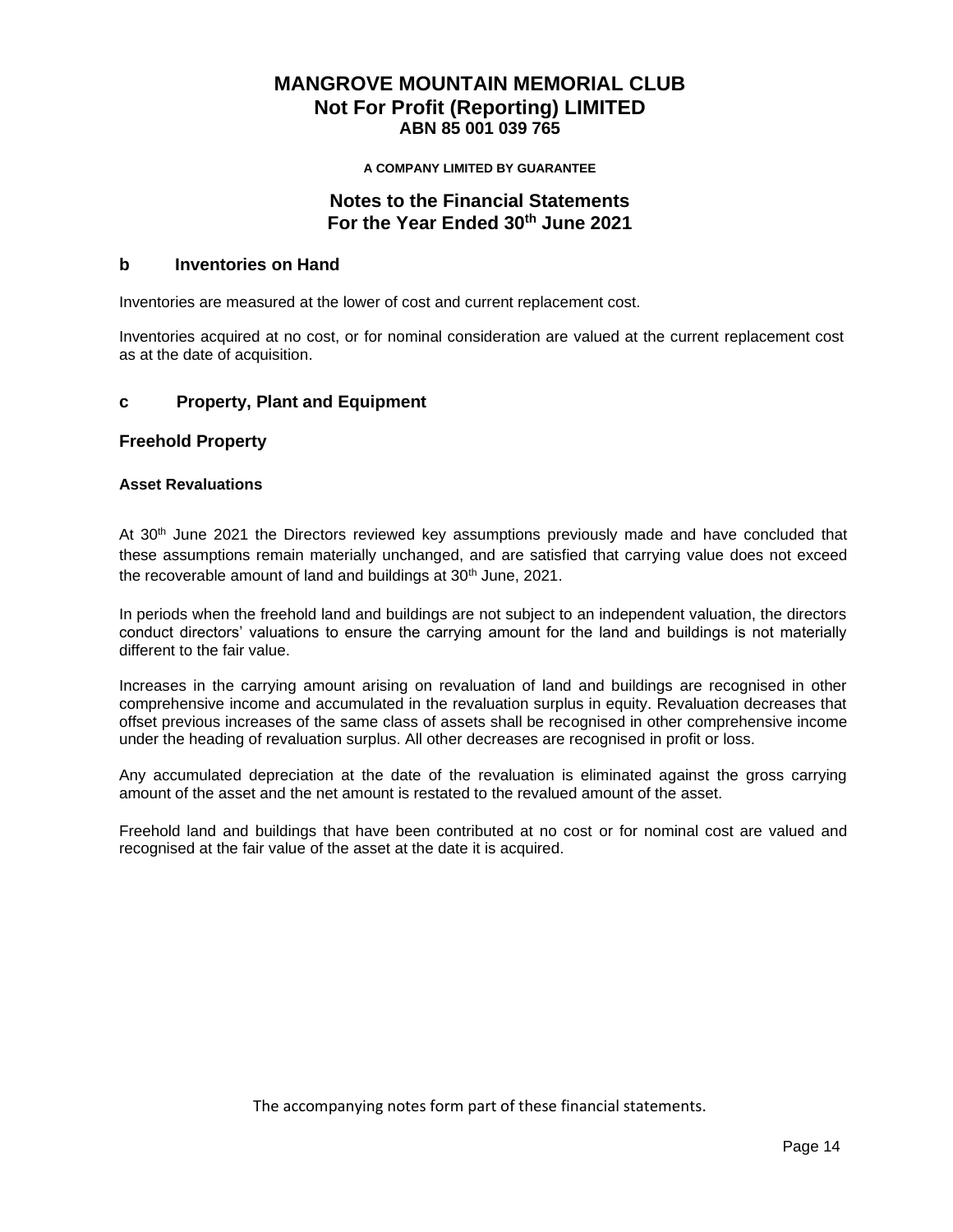**A COMPANY LIMITED BY GUARANTEE**

### **Notes to the Financial Statements For the Year Ended 30th June 2021**

### **Plant and Equipment**

Plant and equipment are measured on the cost basis and are therefore carried at cost less accumulated depreciation and any accumulated impairment losses. In the event the carrying amount of plant and equipment is greater than the estimated recoverable amount, the carrying amount is written down immediately to the estimated recoverable amount. A formal assessment of recoverable amount is made when impairment indicators are present (refer to Note 1(f) for details of impairment).

Subsequent costs are included in the assets carrying amount or recognized as a separate asset, as appropriate, only when it is probable that future economic benefits associated with the item will flow to the company and the cost of the item can be measured reliably. All other repairs and maintenance are recognized as expenses in profit or loss in the financial period in which they are incurred.

Plant and equipment that have been contributed at no cost or for nominal cost are recognised at the fair value of the asset at the date it is acquired.

### **Depreciation**

The depreciable amount of all fixed assets including buildings and capitalised lease assets, but excluding freehold land, is depreciated on a straight line basis over the assets useful life to the Club commencing from the time the asset is held ready for use. Leasehold improvements are depreciated over the shorter of either the unexpired period of the lease or the estimated useful lives of the improvements.

The depreciation rates used for each class of depreciable assets are:

| <b>Class of Fixed Asset</b>            | <b>Depreciation Rate</b> |
|----------------------------------------|--------------------------|
| <b>Buildings</b>                       | $2.5 - 10\%$             |
| General Plant and equipment            | $5.0 - 20%$              |
| Kitchen equipment                      | $10 - 20%$               |
| Poker machines                         | $10 - 20%$               |
| Bar plant and equipment                | $5 - 20%$                |
| Golf club plant and equipment          | $2.5 - 20%$              |
| Rental property furniture and fittings | $2.5 - 20%$              |
| Motor Vehicle                          | 20%                      |
|                                        |                          |

The assets residual values and useful lives are reviewed, and adjusted if appropriate, at each reporting period.

An asset carrying amount is written down immediately to its recoverable amount if the assets carrying amount is greater than its estimated recoverable amount.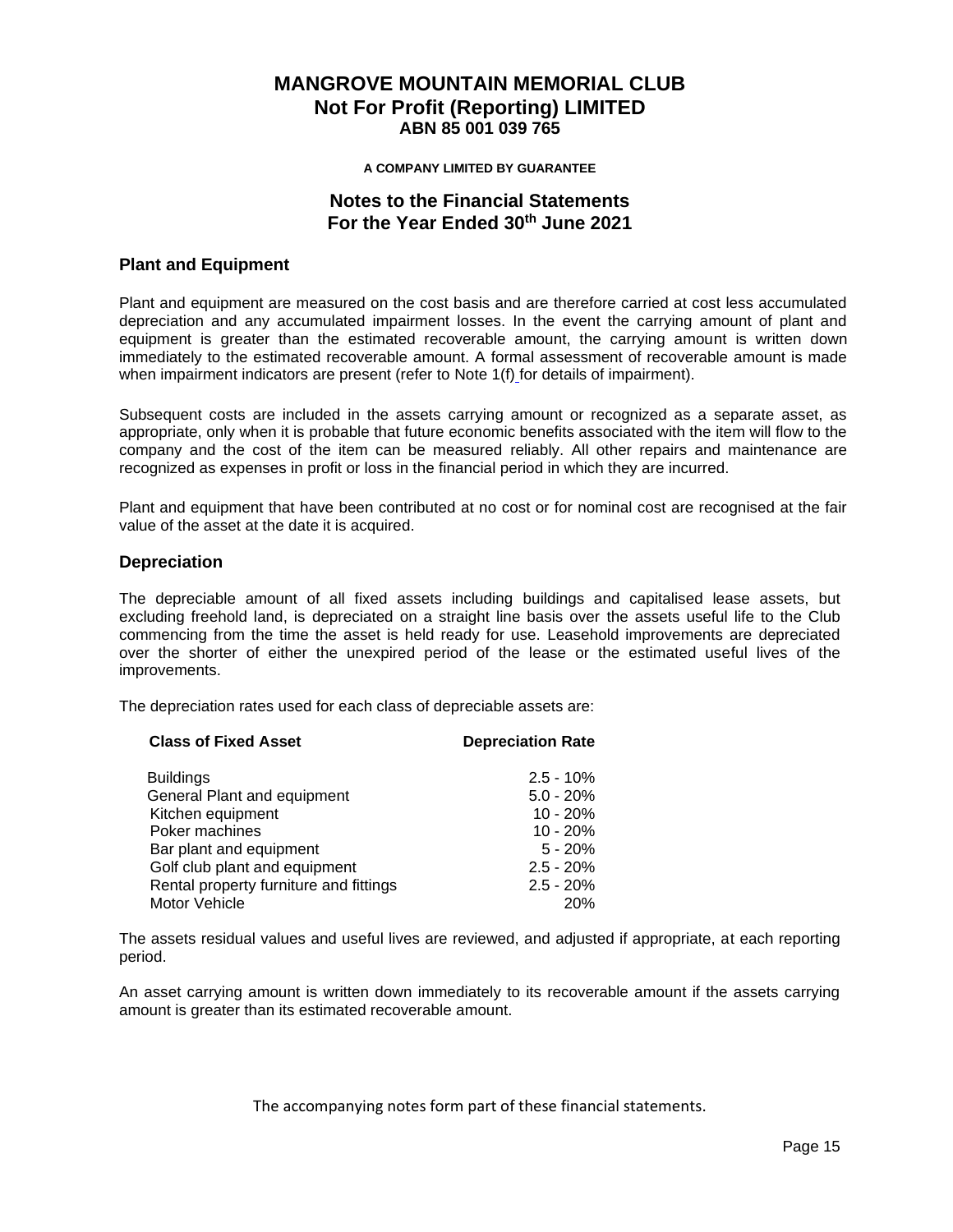#### **A COMPANY LIMITED BY GUARANTEE**

### **Notes to the Financial Statements For the Year Ended 30th June 2021**

Gains and losses on disposals are determined by comparing proceeds with the carrying amount. These gains or losses are recognised immediately in profit or loss. When revalued assets are sold, amounts included in the revaluation surplus relating to that asset are transferred to retained surplus.

#### **d Leases**

Leases of fixed assets, where substantially all the risks and benefits incidental to the ownership of the asset, but not the legal ownership, that are transferred to the Club in the economic entirety are classified as finance leases.

Finance leases are capitalised by recording an asset and a liability at the lower of the amounts equal to the fair value of the leased property or the present value of the minimum lease payments, including any guaranteed residual values. Lease payments are allocated between the reduction of the lease liability and the lease interest expense for the period.

Leased assets are depreciated on a straight-line basis over the shorter of their estimated useful lives or the lease term.

Lease payments for operating leases, where substantially all the risks and benefits remain with the lessor, are charged as expenses on a straight-line basis over the lease term.

#### **e Financial Instruments**

Initial recognition and measurement

Financial assets and financial liabilities are recognised when the entity becomes a party to the contractual provisions to the instrument. For financial assets, this is equivalent to the date that the company commits itself to either purchase or sell the asset (i.e. trade date accounting is adopted).

Financial instruments are initially measured at fair value plus transaction costs except where the instrument is classified "at fair value through profit or loss", in which case transaction costs are recognised in profit or loss immediately.

#### **Classification and subsequent measurement**

Financial instruments are subsequently measured at fair value, amortised cost using the effective interest rate method, or cost. Where available, quoted prices in an active market are used to determine fair value. In other circumstances, valuation techniques are adopted.

*Amortised cost* is calculated as the amount at which the financial asset or financial liability is measured at initial recognition less principal repayments and any reduction for impairment, and adjusted for any cumulative amortisation of the difference between that initial amount and the maturity amount calculated using the *effective interest method*.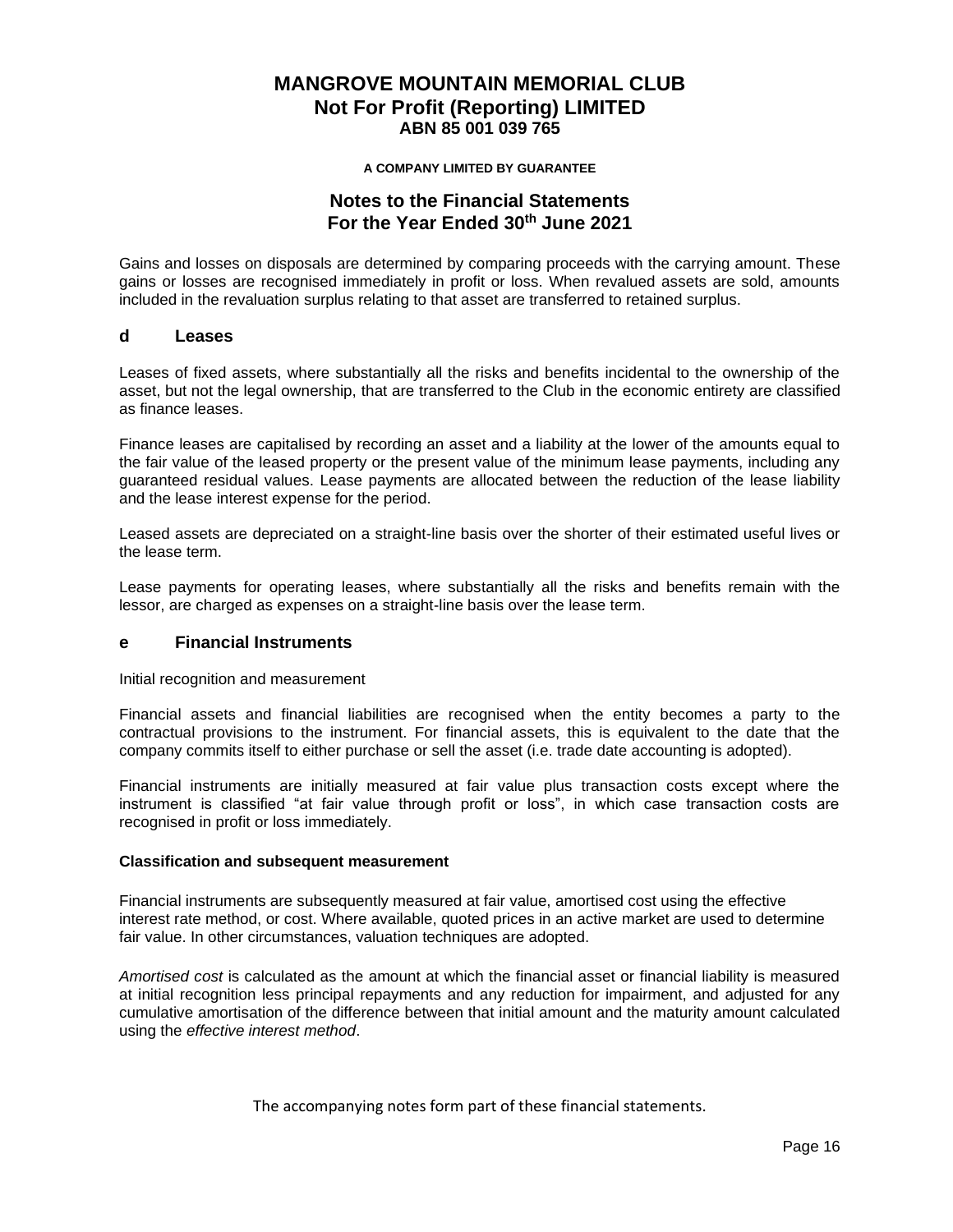#### **A COMPANY LIMITED BY GUARANTEE**

### **Notes to the Financial Statements For the Year Ended 30th June 2021**

The *effective interest method* is used to allocate interest income or interest expense over the relevant period and is equivalent to the rate that exactly discounts estimated future cash payments or receipts (including fees, transaction costs and other premiums or discounts) through the expected life (or when this cannot be reliably predicted, the contractual term) of the financial instrument to the net carrying amount of the financial asset or financial liability. Revisions to expected future net cash flows will necessitate an adjustment to the carrying value with a consequential recognition of an income or expense item in profit or loss.

(i) Financial assets at fair value through profit or loss

Financial assets are classified at "fair value through profit or loss" when they are either held for trading for the purpose of short-term profit taking, derivatives not held for hedging purposes, or when they are designated as such to avoid an accounting mismatch or to enable performance evaluation where a group of financial assets is managed by key management personnel on a fair value basis in accordance with a documented risk management or investment strategy. Such assets are subsequently measured at fair value with changes in carrying value being included in profit or loss.

(ii) Loans and receivables

Loans and receivables are non-derivative financial assets with fixed or determinable payments that are not quoted in an active market and are subsequently measured at amortised cost. Gains or losses are recognised in profit or loss through the amortisation process and when the financial asset is derecognised.

(iii) Held-to-maturity investments

Held-to-maturity investments are non-derivative financial assets that have fixed maturities and fixed or determinable payments, and it is the company's intention to hold these investments to maturity. They are subsequently measured at amortised cost. Gains or losses are recognised in profit or loss through the amortisation process and when the financial asset is derecognised.

(iv) Available-for-sale investments

Available-for-sale investments are non-derivative financial assets that are either not capable of being classified into other categories of financial assets due to their nature or they are designated as such by management. They comprise investments in the equity of other entities where there is neither a fixed maturity nor fixed or determinable payments.

They are subsequently measured at fair value with any remeasurements other than impairment losses and foreign exchange gains and losses recognised in other comprehensive income.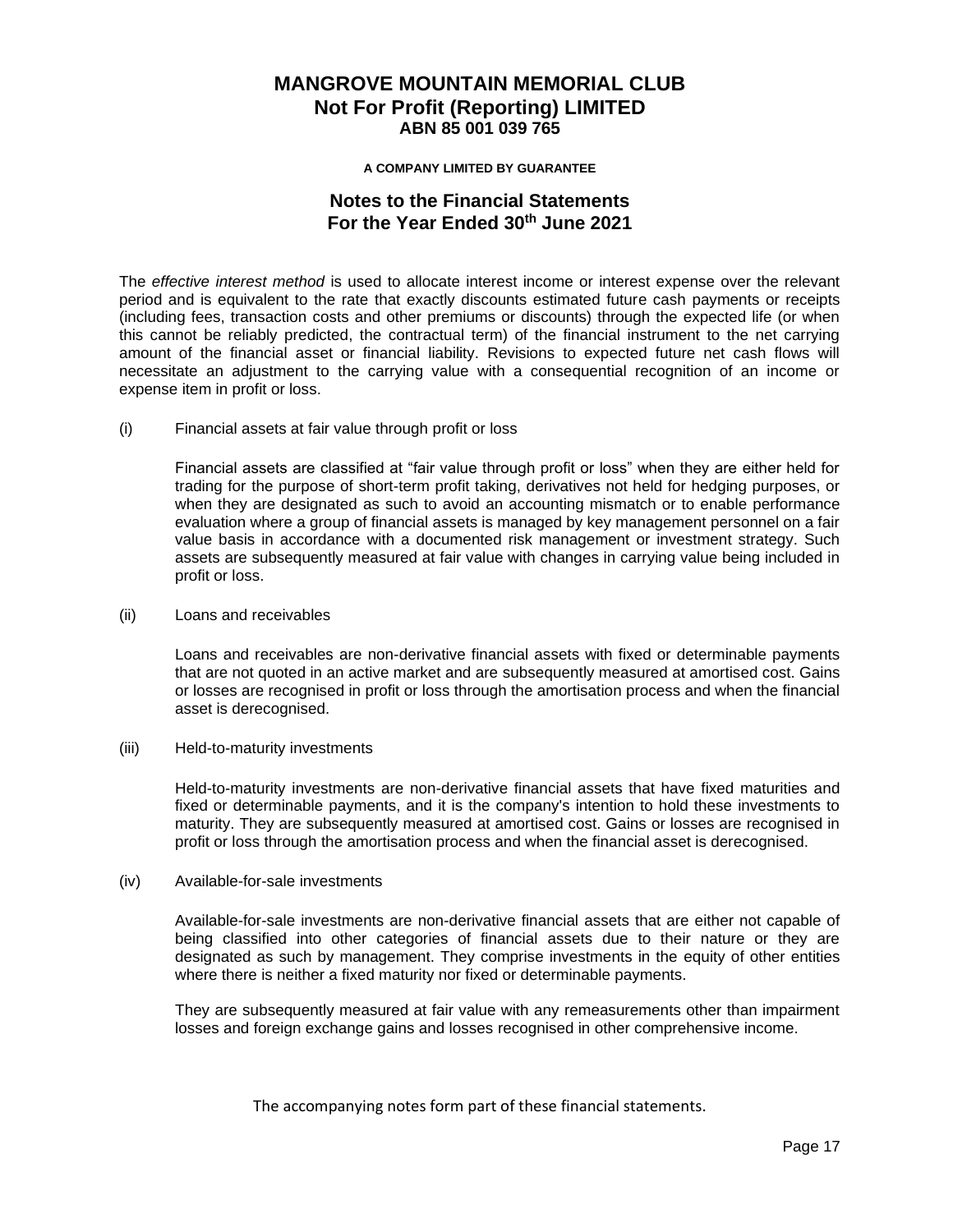#### **A COMPANY LIMITED BY GUARANTEE**

### **Notes to the Financial Statements For the Year Ended 30th June 2021**

When the financial asset is derecognised, the cumulative gain or loss pertaining to that asset previously recognised in other comprehensive income is reclassified into profit or loss.

Available-for-sale financial assets are classified as non-current assets when they are expected to be sold within 12 months after the end of the reporting period. All other available-for-sale financial assets are classified as current assets.

(v) Financial liabilities

Non-derivative financial liabilities other than financial guarantees are subsequently measured at amortised cost. Gains or losses are recognised in profit or loss through the amortisation process and when the financial liability is derecognised.

#### **Impairment**

At the end of each reporting period, the company assesses whether there is objective evidence that a financial asset has been impaired. A financial asset or a group of financial assets will be deemed to be impaired if, and only if, there is objective evidence of impairment as a result of the occurrence of one or more events (a "loss event"), which has an impact on the estimated future cash flows of the financial asset(s).

In the case of available-for-sale financial assets, a significant or prolonged decline in the market value of the instrument is considered a loss event. Impairment losses are recognised in profit or loss immediately. Also, any cumulative decline in fair value previously recognised in other comprehensive income is reclassified to profit or loss at this point.

In the case of financial assets carried at amortised cost, loss events may include indications that the debtors, or a group of debtors, are experiencing significant financial difficulty, default or delinquency in interest or principal payments, indications that they will enter into bankruptcy or other financial reorganisation and changes in arrears or economic conditions that correlate with defaults.

For financial assets carried at amortised cost (including loans and receivables), a separate allowance account is used to reduce the carrying amount of financial assets impaired by credit losses. After having undertaken all possible measures of recovery, if the management establishes that the carrying amount cannot be recovered by any means, at that point the writing off amounts are charged to the allowance account or the carrying amount of impaired financial assets is reduced directly if no impairment amount was previously recognised in the allowance accounts.

When the terms of financial assets that would otherwise have been past due or impaired have been renegotiated, the company recognises the impairment for such financial assets by taking into account the original terms as if the terms have not been renegotiated so that the loss events that have occurred are duly considered.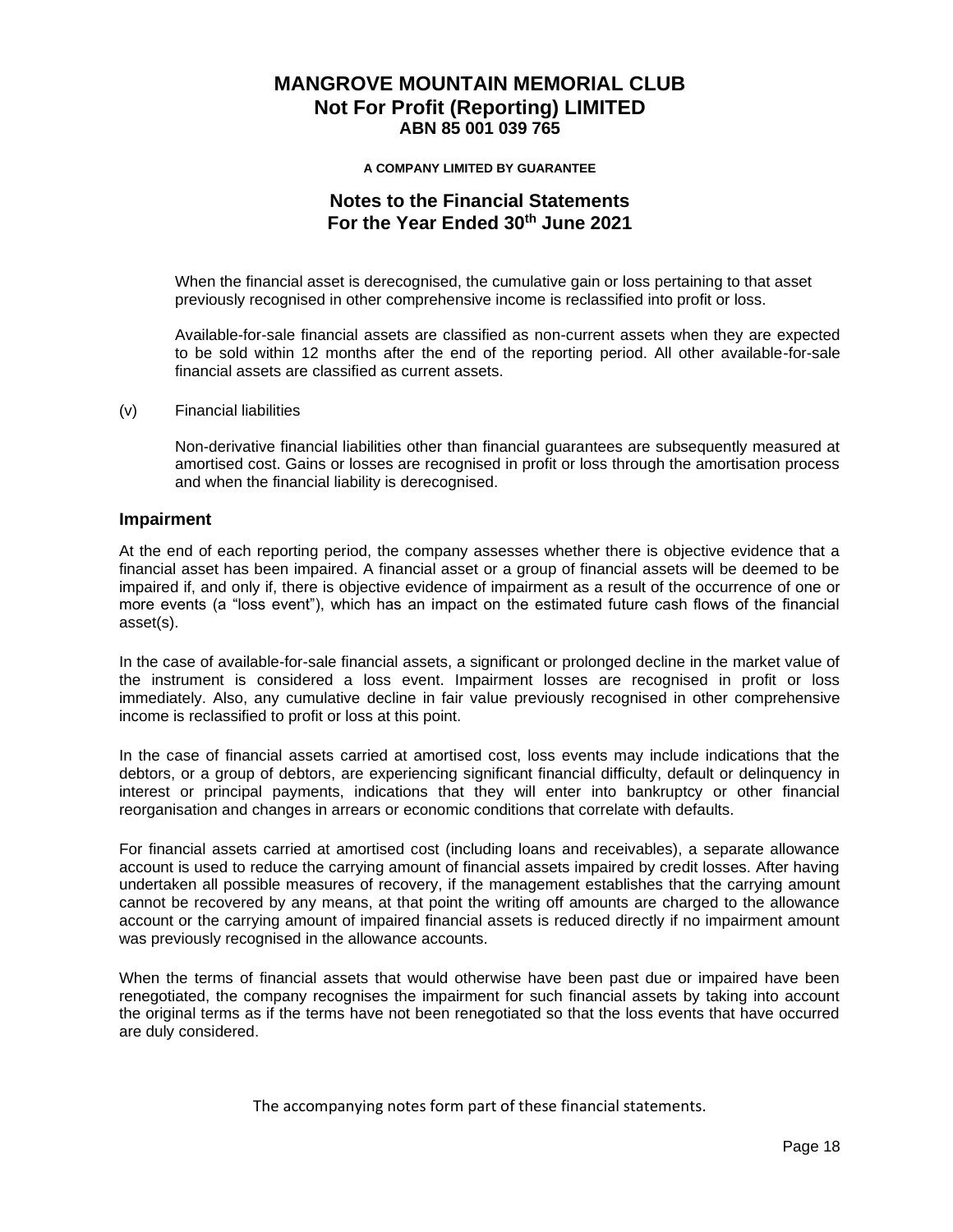**A COMPANY LIMITED BY GUARANTEE**

### **Notes to the Financial Statements For the Year Ended 30th June 2021**

### **Derecognition**

Financial assets are derecognised where the contractual rights to receipt of cash flows expires or the asset is transferred to another party whereby the entity no longer has any significant continuing involvement in the risks and benefits associated with the asset. Financial liabilities are derecognised where the related obligations are either discharged, cancelled or expired. The difference between the carrying value of the financial liability, which is extinguished or transferred to another party and the fair value of consideration paid, including the transfer of non-cash assets or liabilities assumed, is recognised in profit or loss.

### **f Impairment of Assets**

At the end of each reporting period, the Company reviews the carrying values of its tangible and intangible assets to determine whether there is any indication that those assets have been impaired. If such an indication exists, the recoverable amount of the asset, being the higher of the asset's fair value less costs to sell and value in use, is compared to the asset's carrying value. Any excess of the asset's carrying value over its recoverable amount is recognised immediately in profit or loss.

Where the future economic benefits of the asset are not primarily dependent upon on the assets ability to generate net cash inflows and when the entity would, if deprived of the asset, replace its remaining future economic benefits, value in use is determined as the depreciated replacement cost of an asset.

Where it is not possible to estimate the recoverable amount of an assets class, the entity estimates the recoverable amount of the cash-generating unit to which the class of assets belong.

Where an impairment loss on a revalued asset is identified, this is debited against the revaluation surplus in respect of the same class of asset to the extent that the impairment loss does not exceed the amount in the revaluation surplus for that same class of asset.

### **g Employee Provisions**

### **Short-Term Employee Provisions**

Provision is made for the company's obligation for short-term employee benefits. Short-term employee benefits are benefits (other than termination benefits) that are expected to be settled wholly before 12 months after the end of the annual reporting period in which the employees render the related service, including wages, salaries and sick leave. Short-term employee benefits are measured at the (undiscounted) amounts expected to be paid when the obligation is settled.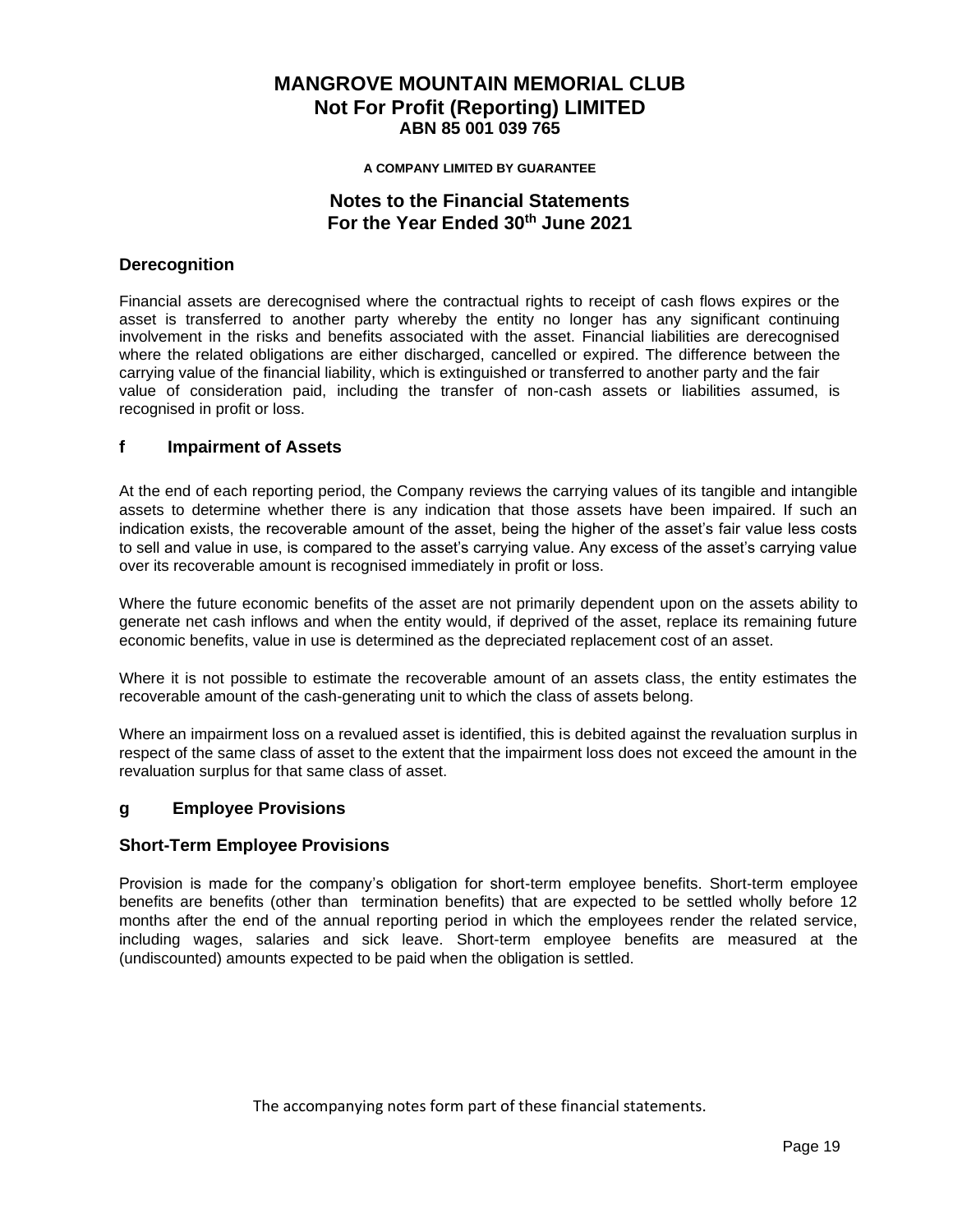#### **A COMPANY LIMITED BY GUARANTEE**

### **Notes to the Financial Statements For the Year Ended 30th June 2021**

#### **Other Long-Term Employee Provisions**

Provision is made for employees' long service leave and annual leave entitlements not expected to be settled wholly within 12 months after the end of the annual reporting period in which the employees render the related service. Other long-term employee benefits are measured at the present value of the expected future payments to be made to employees. Expected future payments incorporate anticipated future wage and salary levels, durations of service and employee departures, and are discounted at rates determined by reference to market yields at the end of the reporting period on government bonds that have maturity dates that approximate the terms of the obligations. Upon the remeasurement of obligations for other longterm employee benefits, the net change in the obligation is recognised in profit or loss as part of employee benefits expense.

The company's obligations for long-term employee benefits are presented as non-current employee provisions in its statement of financial position, except where the company does not have an unconditional right to defer settlement for at least 12 months after the end of the reporting period, in which case the obligations are presented as current provisions.

### **h Cash and Cash Equivalents**

Cash on hand includes cash on hand, deposits held at call with banks, other short-term highly liquid investments with original maturities of three months or less, and bank overdrafts. Bank overdrafts are shown within short-term borrowings in current liabilities on the statement of financial position.

### **i Goods and Services Tax (GST)**

Revenues, expenses and assets are recognised net of the amount of GST, except where the amount of GST incurred is not recoverable from the Australian Tax Office (ATO).

Receivables and payables stated inclusive of the amount of GST receivables or payable. The net amount of GST recoverable from, or payable to, the ATO is included with other receivables or payables in the statement of financial position.

Cash flows are presented on a gross basis. The GST components of cash flows arising from investing or financing activities which are recoverable from, or payable to, the ATO are presented as operating in the cash flow in receipts from customers or payments to suppliers.

### **j Income Tax**

No provision for income tax has been raised as the Company is exempt from income tax under Division 50 of the Income Tax Assessment Act 1997.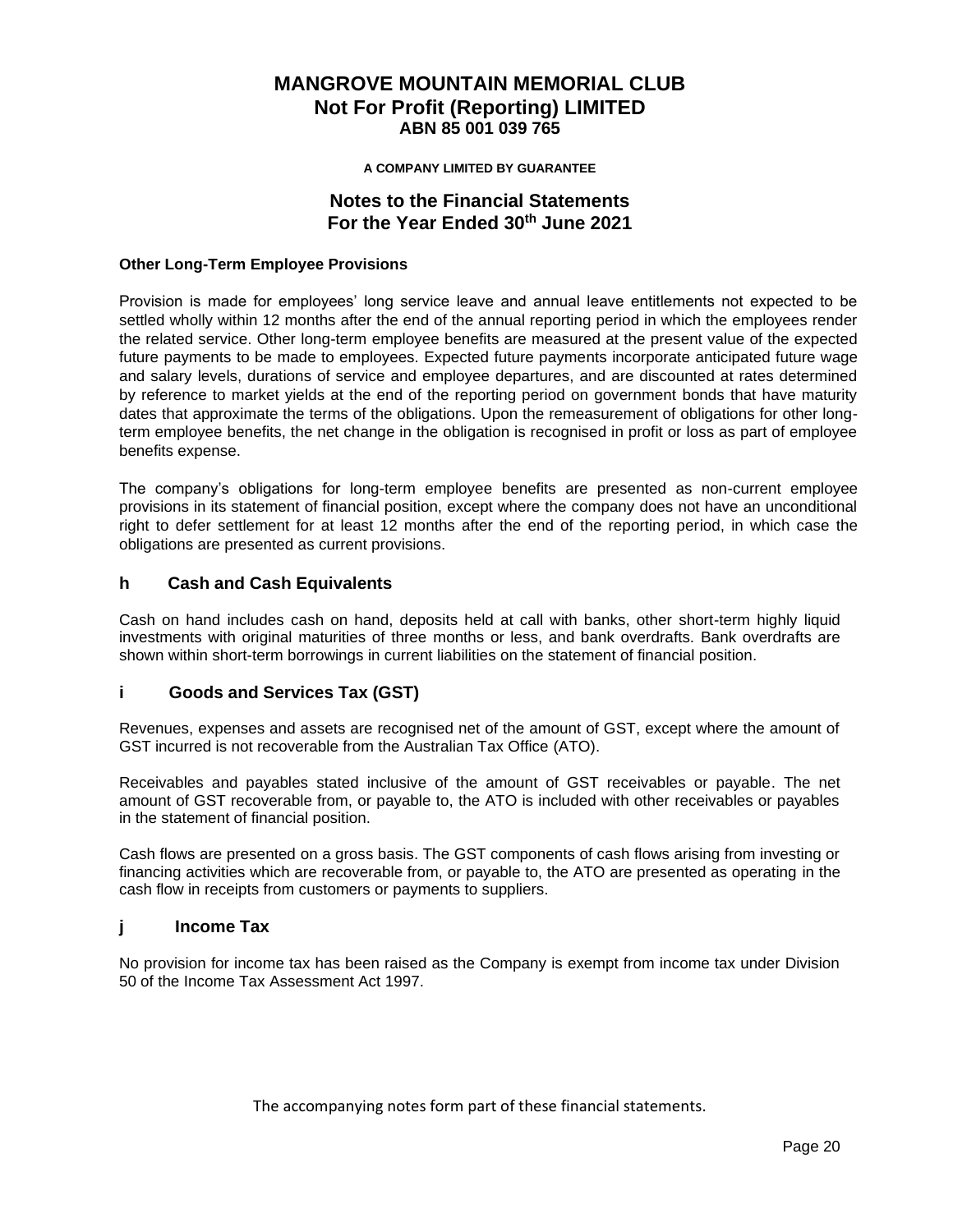**A COMPANY LIMITED BY GUARANTEE**

### **Notes to the Financial Statements For the Year Ended 30th June 2021**

### **k Intangibles**

#### **Software**

Software is recorded at cost. Software has a finite life and is carried at cost less accumulated amortisation and any impairment losses. It has an estimated useful life of between one and three years. It is assessed annually for impairment.

#### **l Provisions**

Provisions are recognised when the entity has a legal or constructive obligation, as a result of past events, for which it is probable that an outflow of economic benefits will result and that outflow can be reliably measured. Provision recognised represent the best estimate of the amounts required to settle the obligation at the end of the reporting period.

### **m Comparative Figures**

Where required by Accounting Standards comparative figures have been adjusted to conform with changes in presentation for the current financial year.

When an entity retrospectively applied an accounting policy, makes a retrospective restatement or reclassifies items in its financial statements, a third statement of financial position as at the beginning of the preceding period, in addition to the minimum comparative financial statements, must be disclosed.

### **n Accounts Receivable and Other Debtors**

Accounts receivable and other debtors include amounts due from members as well as amounts receivable from customers for goods sold in the ordinary course of business. Receivables expected to be collected within 12 months of the end of the reporting period are classified as current assets. All other receivables are classified as non-current assets.

Accounts receivable are initially recognised at fair value and subsequently measured at amortised cost using the effective interest rate method, less any provision for impairment. Refer to Note 1(e) for further discussion on the determination of impairment losses.

### **o Accounts Payable and Other Payables**

Accounts payable and other payables represent the liability outstanding at the end of the reporting period for goods and services received by the company during the reporting period which remain unpaid. The balance is recognised as a current liability with the amounts normally paid within 30 days of recognition of the liability.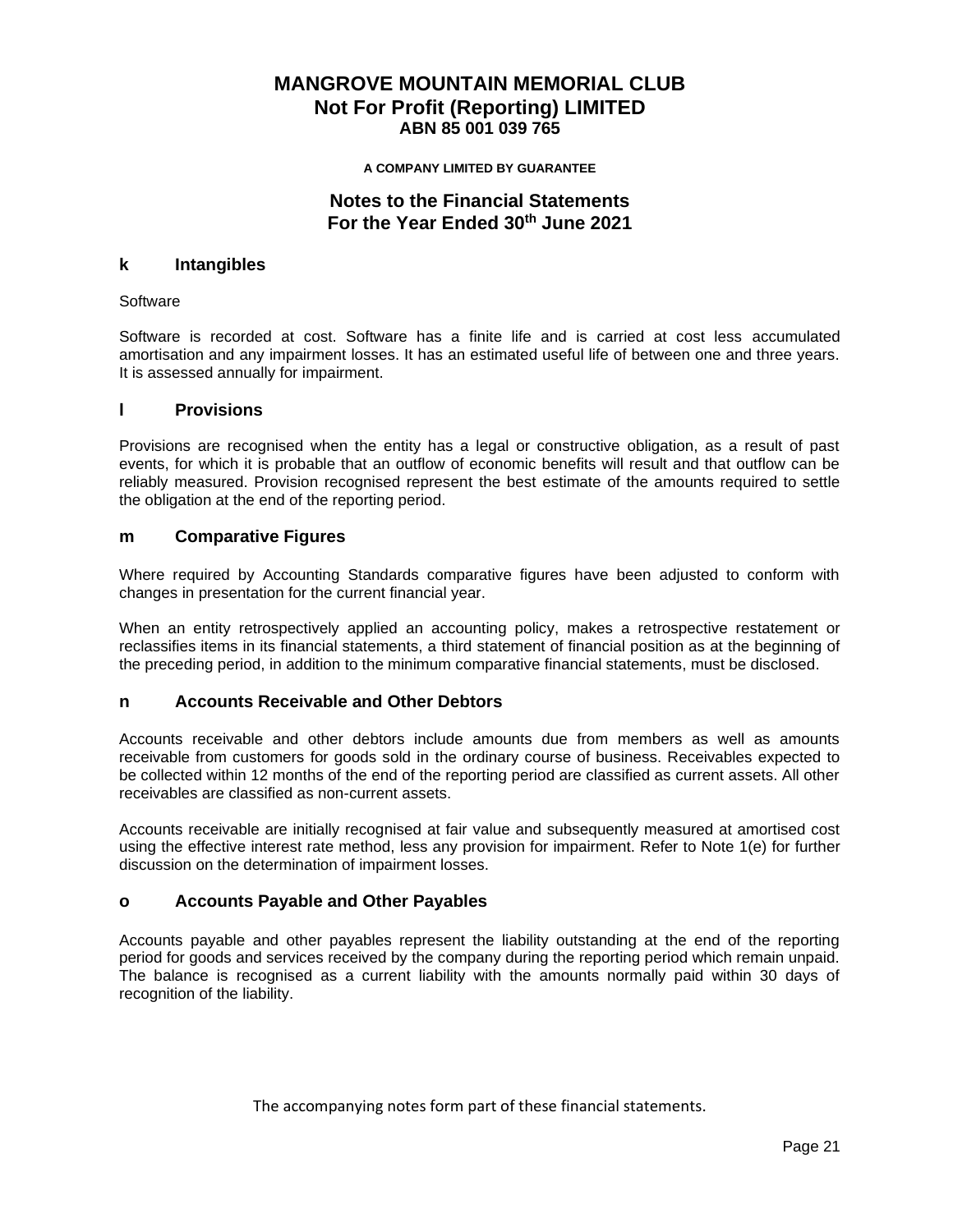#### **A COMPANY LIMITED BY GUARANTEE**

### **Notes to the Financial Statements For the Year Ended 30th June 2021**

### **p Critical Accounting Estimates and Judgments**

The directors evaluate estimates and judgments incorporated into the financial statements based on historical knowledge and best available current information. Estimates assume a reasonable expectation of future events and are based on current trends and economic data, obtained both externally and within the Company.

#### **Key Estimates**

#### **Impairment**

At 30<sup>th</sup> June, 2019 the directors reviewed key assumptions made previously and have concluded that these assumptions remain materially unchanged and are satisfied that carrying amount does not exceed the recoverable amount of land and buildings at 30<sup>th</sup> June, 2021.

#### **Useful Lives of Property, Plant and Equipment**

As described in Note 1(d), the Entity reviews the estimated useful lives of property, plant and equipment at the end of each annual reporting period.

#### **Key Judgements**

Performance Obligations under AASB 15

To identify a performance obligation under AASB 15, the promise must be sufficiently specific to be able to determine when the obligation is satisfied. Management exercises judgement to determine whether the promise is sufficiently specific by taking into account any conditions specified in the arrangement, explicit or implicit, regarding the promised goods or servides. In making this assessment, management includes the nature/type, cost/value, quantity and the period of transfer related to the goods or services promised.

#### Lease Term and Option to Extend under AASB 16

The lease term is defined as the non-cancellable period of a lease together with both periods covered by an option to extend the lease if the lessee is reasonably certain to exercise that option; and also periods covered by an option to terminate the lease if the lessee is reasonably certain not to exercise that option. The options that are reasonably going to be exercised are a key management judgement that the entity will make. The entity determines the likeliness to exercise the options on a lease-by-lease basis looking at various factors such as which assets are strategic and which are key to future strategy of the entity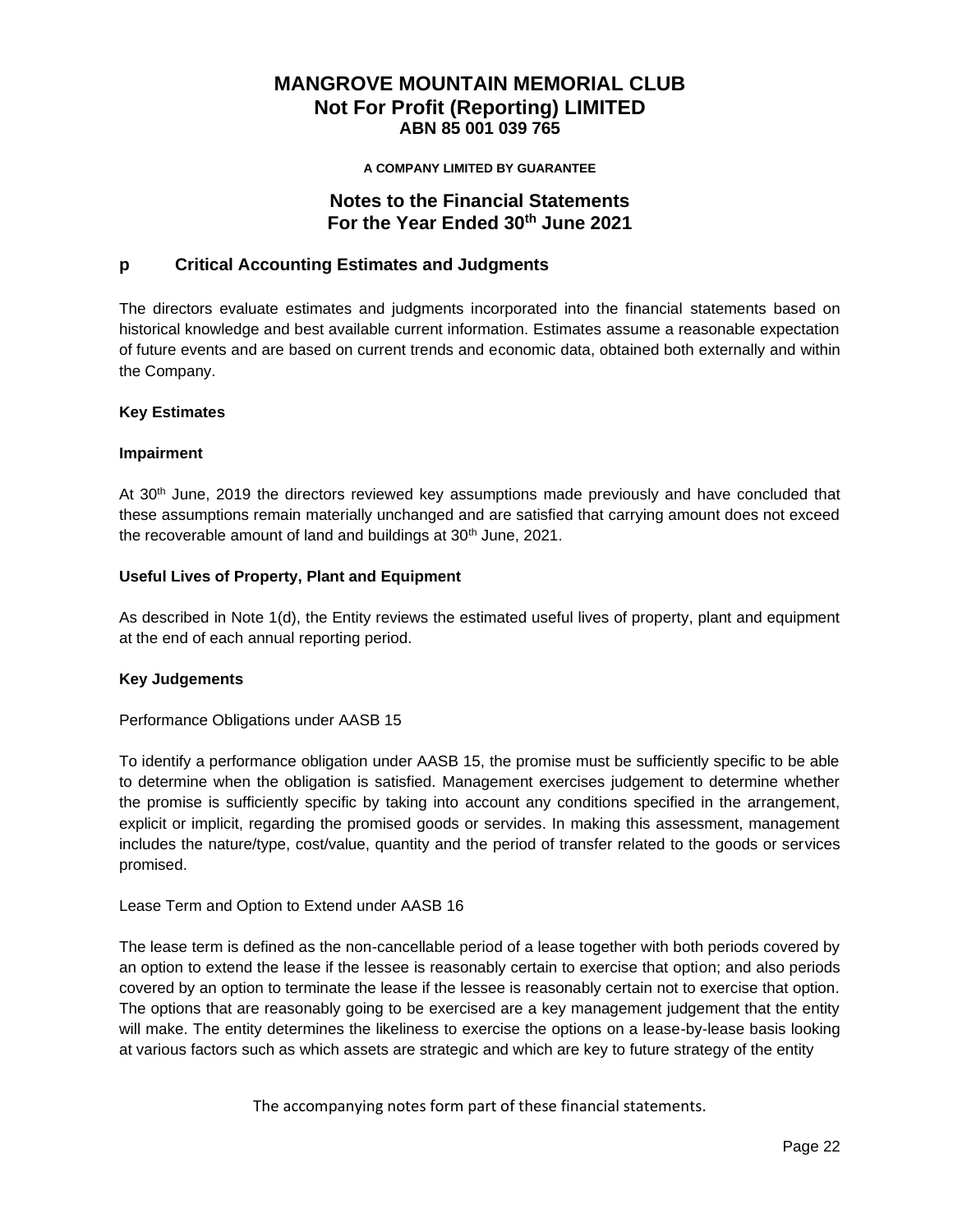**A COMPANY LIMITED BY GUARANTEE**

### **Notes to the Financial Statements For the Year Ended 30th June 2021**

Employee Benefits

For the purpose of measurement, AASB 119: Employee Benefits defines obligations for short-term employee benefits as obligations expected to be settled wholly before 12 months after the end of the annual reporting period in which the employees in which the employees render the related services. The company expects most employees will take their annual leave entitlements within 24 months of the reporting period in which they were earned, but this will not have a material impact on the amounts recognized in respect of obligations for employees' leave entitlements.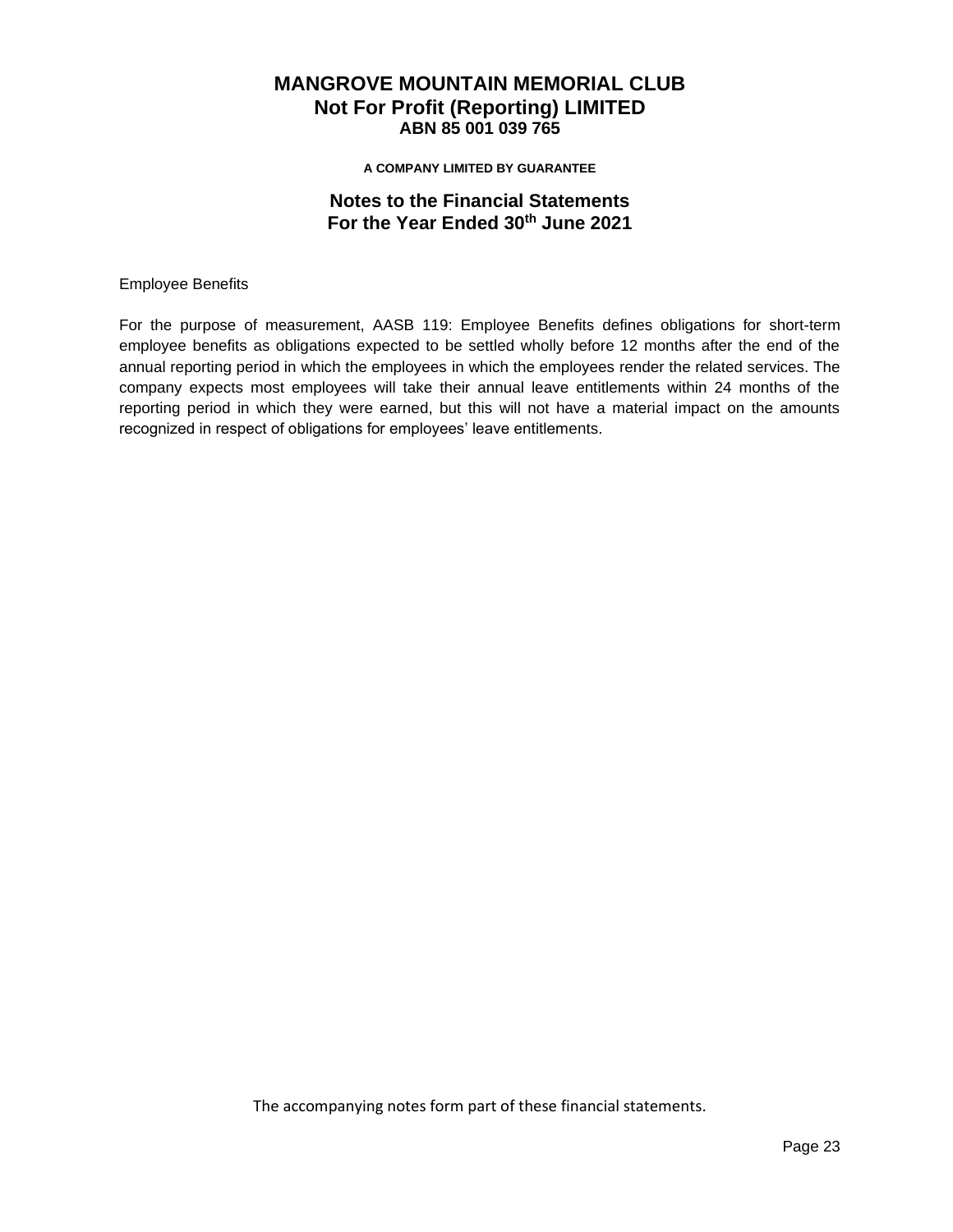#### **A COMPANY LIMITED BY GUARANTEE**

## **Notes to the Financial Statements For the Year Ended 30th June 2021**

| 2021 | 2020 |
|------|------|
| œ    | ¢    |
| ⊕    | Ð    |

## **Note 2: Revenue and Other Income**

### **Revenue**

| Sale of Goods                           | 1,617,983 | 1,329,674 |
|-----------------------------------------|-----------|-----------|
| <b>Gaming Revenue</b>                   | 528.631   | 420,050   |
| Golf Green and Competition Fees         | 201.269   | 154,630   |
| Rental Revenue from Property Investment | 26,000    | 25,440    |
| <b>Member Subscriptions</b>             | 43.470    | 34,521    |
| <b>Other Revenue</b>                    | 110.316   | 126.421   |
| Interest Received                       | 22        | 112       |
| Commissions                             | 36.748    | 32,370    |
| Hire Golf carts                         | 129.304   | 92,906    |
| Covid-19 Support Grants                 | 213,000   | 195,000   |
| Donation - Golf NSW                     | 10.000    |           |
| <b>Total Revenue</b>                    | 2,916,743 | 2,411,124 |
|                                         |           |           |

# **Note 3: Surplus for the Year**

### **a Expenses**

| <b>Employee Benefits Expense Contributions to Defined</b><br><b>Contribution Superannuation Funds</b> | 54.586 | 70.634 |
|-------------------------------------------------------------------------------------------------------|--------|--------|
| <b>Remuneration of Auditor</b>                                                                        |        |        |
| - Audit Services                                                                                      | 15.200 | 16,800 |
| - Other Services                                                                                      |        |        |
| <b>Total Audit Remuneration</b>                                                                       | 15.200 | 16,800 |
| <b>Bad Debts Expense</b>                                                                              |        |        |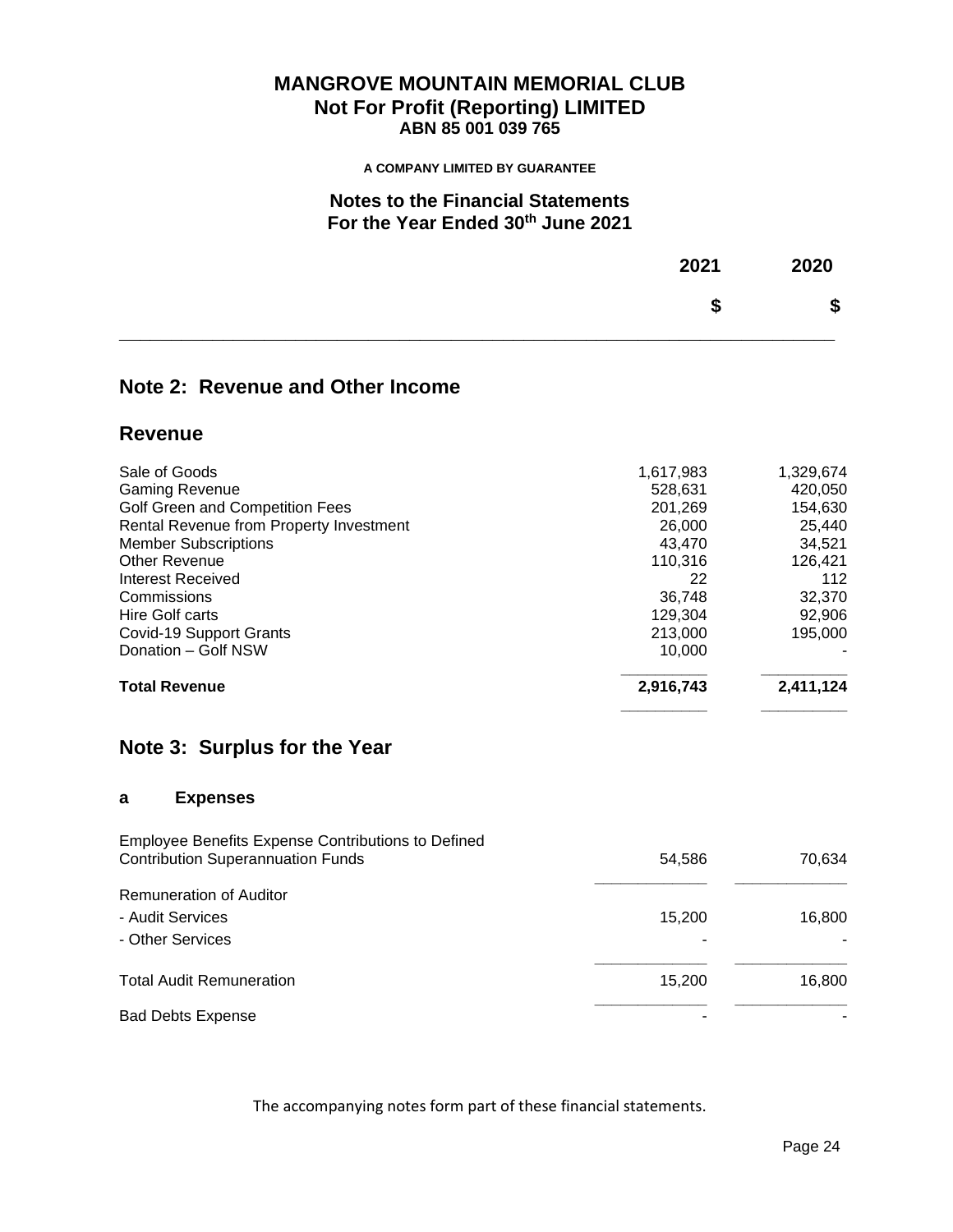#### **A COMPANY LIMITED BY GUARANTEE**

## **Notes to the Financial Statements For the Year Ended 30th June 2021**

|                                                                                                    | 2021    | 2020    |
|----------------------------------------------------------------------------------------------------|---------|---------|
|                                                                                                    | S       | \$      |
| b<br><b>Significant Revenue and Expenses</b>                                                       |         |         |
| There was no significant revenue nor expense                                                       |         |         |
| Note 4: Cash on Hand                                                                               |         |         |
| <b>Current</b>                                                                                     |         |         |
| - Cash at Bank - Unrestricted                                                                      | 111,370 | 199,887 |
| - Cash on Hand                                                                                     | 40,000  | 30,000  |
| Total cash on hand as stated in the<br>statement of financial position and statement of cash flows | 151,370 | 229,887 |
|                                                                                                    |         |         |
| Note 5: Accounts Receivable and Other Debtors                                                      |         |         |

### **Current**

| Other Debtors                                              | 1.729 | 4.705 |
|------------------------------------------------------------|-------|-------|
| <b>Total Current Accounts Receivable and Other Debtors</b> | 1.729 | 4.705 |

### (i) **Provision for Doubtful Debts**

No provision has been set aside in either 2021 or 2020 for the provision of doubtful debts.

### (ii) **Credit Risk Accounts Receivable and Other Debtors**

The Company does not have any material credit risk exposure to any single receivable or group of receivables.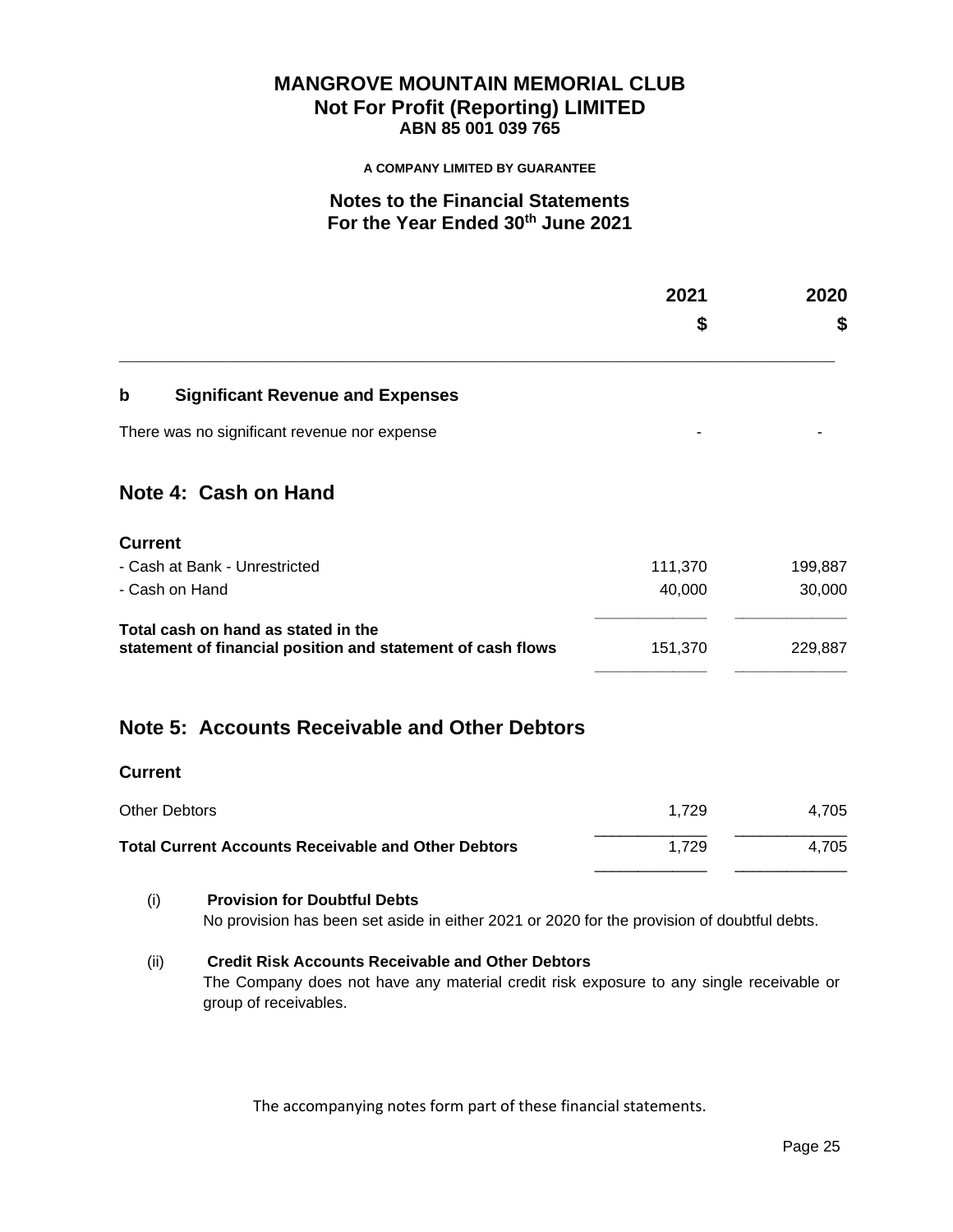#### **A COMPANY LIMITED BY GUARANTEE**

## **Notes to the Financial Statements For the Year Ended 30th June 2021**

|                                        | 2021<br>\$ | 2020<br>\$ |
|----------------------------------------|------------|------------|
| Note 6: Inventories on Hand            |            |            |
| <b>Current</b><br>At cost<br>Inventory | 46,146     | 34,582     |
|                                        | 46,146     | 34,582     |
| <b>Note 7: Other Current Assets</b>    |            |            |
| Prepayments                            | 69,155     | 2,906      |
| <b>Total Other Current Assets</b>      | 69,155     | 2,906      |
| <b>Total Other Assets</b>              | 69,155     | 2,906      |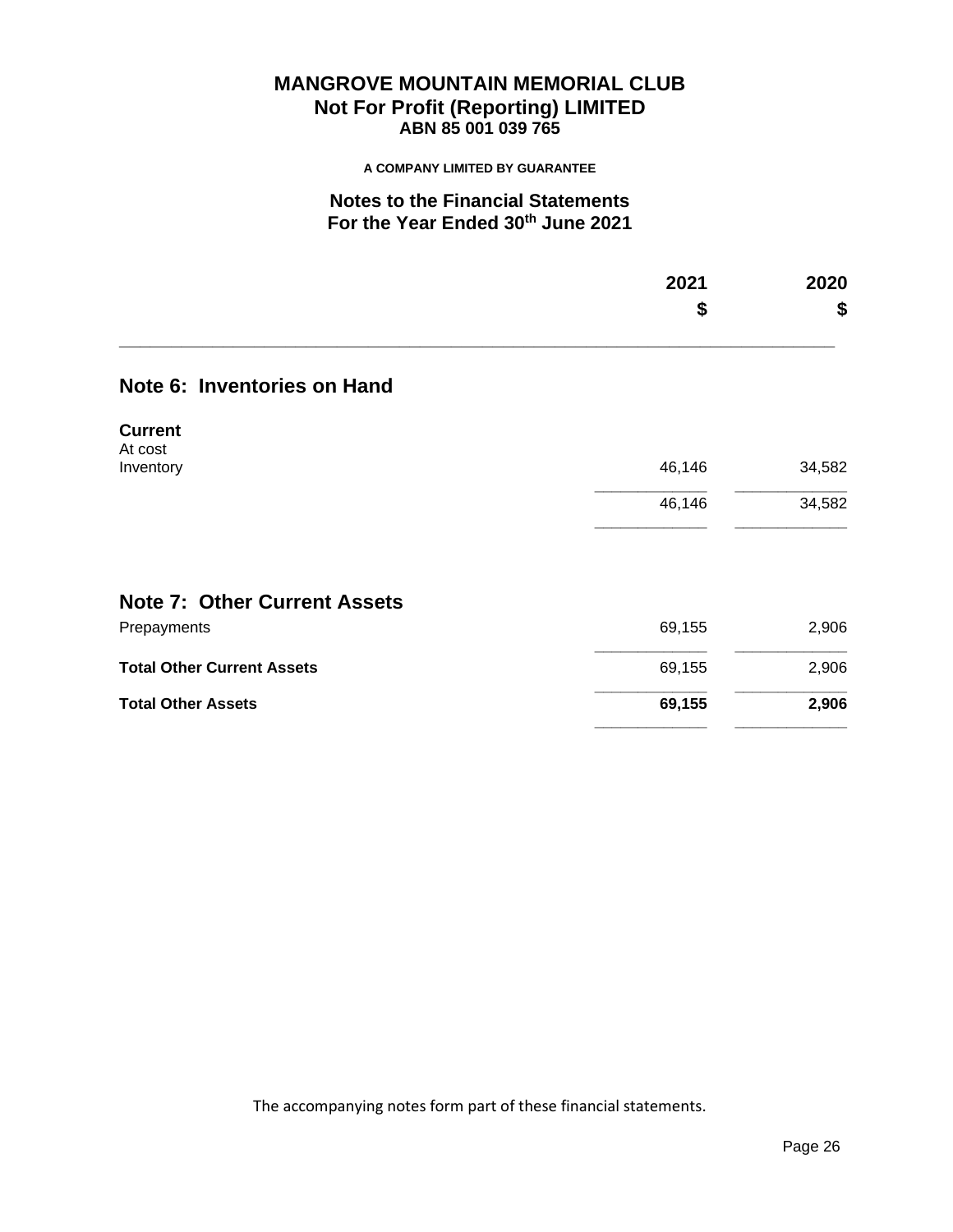#### **A COMPANY LIMITED BY GUARANTEE**

## **Notes to the Financial Statements For the Year Ended 30th June 2021**

| 2021 | 2020   |
|------|--------|
| -0   | œ<br>Ð |
|      |        |

## **Note 8: Property, Plant and Equipment**

### **Land & Buildings**

| <b>Freehold land:</b>              |            |            |
|------------------------------------|------------|------------|
| - At Fair Value                    | 1,500,000  | 1,500,000  |
| <b>Total Land Value</b>            | 1,500,000  | 1,500,000  |
| <b>Buildings:</b>                  |            |            |
| - At Fair Value                    | 2,801,513  | 2,754,443  |
| - Less: Accumulated Depreciation   | (772, 865) | (715, 265) |
| <b>Total Buildings</b>             | 2,028,648  | 2,039,179  |
| <b>Total Land &amp; Buildings</b>  | 3,528,648  | 3,539,179  |
| <b>Plant and Equipment:</b>        |            |            |
| - At cost                          | 1,104,520  | 1,027,428  |
| - Less: Accumulated Depreciation   | (634, 260) | (649, 988) |
| <b>Total Plant &amp; Equipment</b> | 470,260    | 377,440    |

| Total Property, Plant & Equipment | 3,998,908 | 3,916,619 |
|-----------------------------------|-----------|-----------|

The accompanying notes form part of these financial statements.

**\_\_\_\_\_\_\_\_\_\_\_\_\_ \_\_\_\_\_\_\_\_\_\_\_\_\_**

**\_\_\_\_\_\_\_\_\_\_\_\_\_ \_\_\_\_\_\_\_\_\_\_\_\_\_**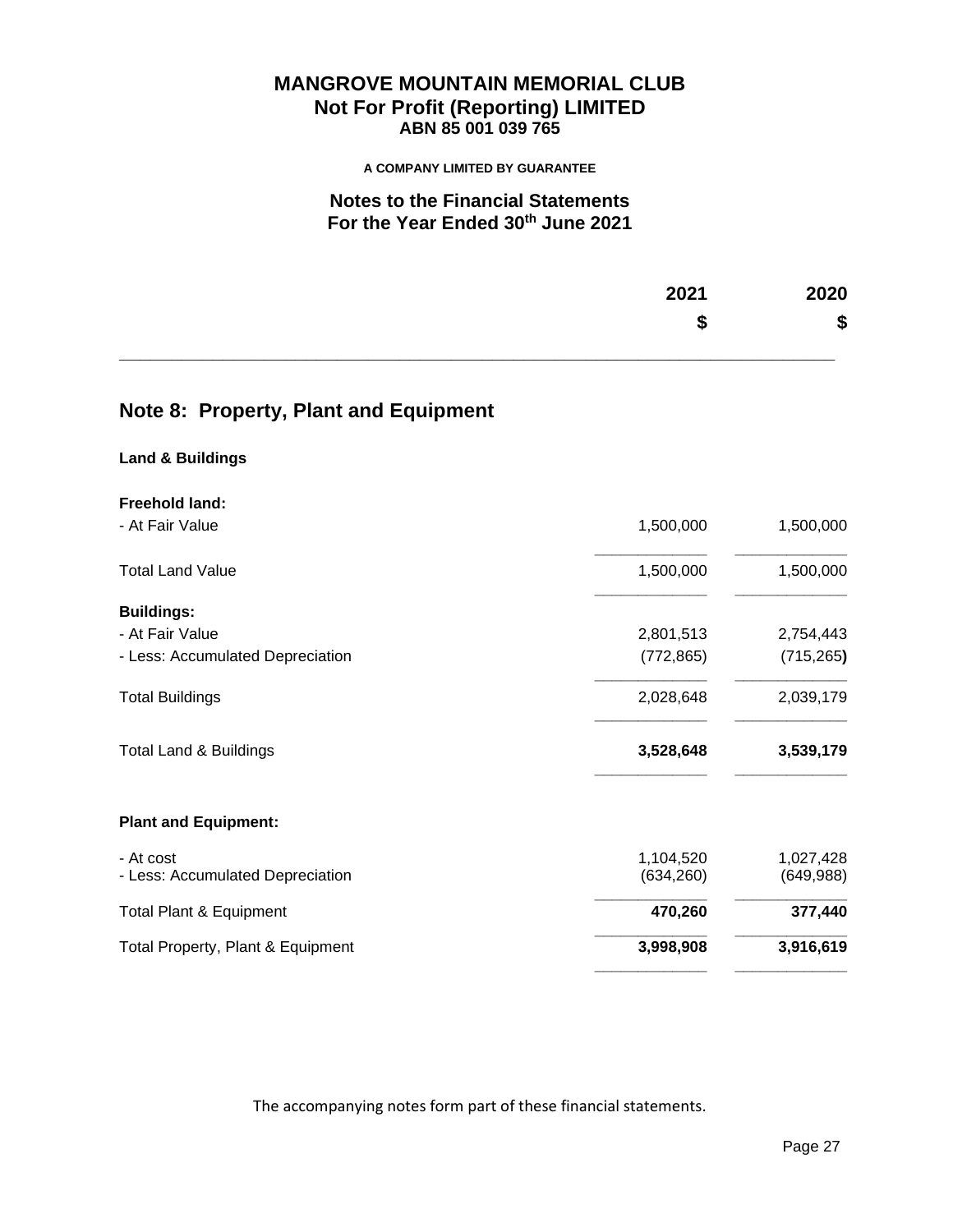#### **A COMPANY LIMITED BY GUARANTEE**

### **Notes to the Financial Statements For the Year Ended 30th June 2021**

### **Movements in Carrying Amounts**

Movements in the carrying amounts for each class of property, plant and equipment between the beginning and the end of the current financial year:

|                                          | <b>Land and</b><br><b>Buildings</b> | <b>Plant and</b><br><b>Equipment</b> | Total      |
|------------------------------------------|-------------------------------------|--------------------------------------|------------|
| 2020                                     |                                     |                                      |            |
| Balance at the beginning of the year     | 3,621,526                           | 432,126                              | 4,053,652  |
| <b>Additions at Cost</b>                 |                                     | 43,147                               | 43,147     |
| <b>Additions at Fair Value</b>           |                                     |                                      |            |
| <b>Disposals</b>                         | (7,045)                             |                                      | (7,045)    |
| <b>Depreciation Expense</b>              | (47, 940)                           | (87, 210)                            | (135, 150) |
| Depreciation - Asset Revaluation Reserve | (37, 981)                           |                                      | (37, 981)  |
| <b>Carrying Amount At End of Year</b>    | 3,528,560                           | 388,063                              | 3,916,623  |
| 2021                                     |                                     |                                      |            |
| Balance at the beginning of the year     | 3,528,560                           | 388,063                              | 3,916,623  |
| <b>Additions at Cost</b>                 | 45,337                              | 204,464                              | 249,801    |
| <b>Additions at Fair Value</b>           | 10,623                              | (10, 623)                            |            |
| <b>Disposals</b>                         |                                     | (14, 945)                            | (14, 945)  |
| Depreciation Expense                     | (17, 890)                           | (96, 699)                            | (114, 589) |
| Depreciation - Asset Revaluation Reserve | (37, 982)                           |                                      | (37, 982)  |
| <b>Carrying Amount At End of Year</b>    | 3,528,648                           | 470,260                              | 3,998,908  |
|                                          |                                     |                                      |            |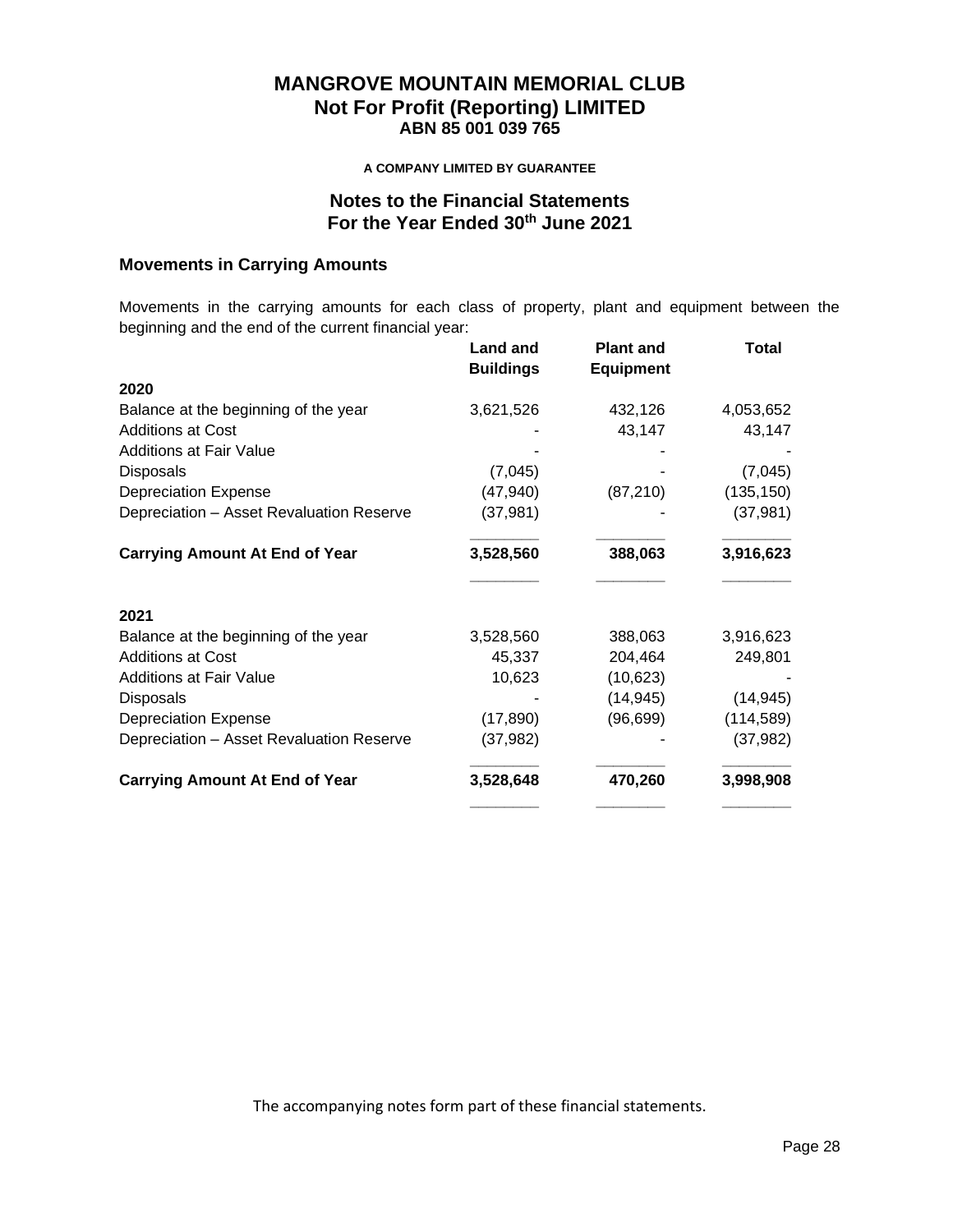#### **A COMPANY LIMITED BY GUARANTEE**

## **Notes to the Financial Statements For the Year Ended 30th June 2021**

|                                                                                       | 2021    | 2020   |
|---------------------------------------------------------------------------------------|---------|--------|
|                                                                                       | \$      | \$     |
| Note 9: Accounts Payable and Other Payables                                           |         |        |
| <b>Current</b>                                                                        |         |        |
| <b>Accounts Payable</b>                                                               | 160,351 | 65,681 |
| <b>Accrued Expense</b>                                                                | 17,996  | 18,057 |
| <b>Other Creditors</b>                                                                | 1,050   |        |
|                                                                                       | 179,397 | 83,738 |
| (a) Financial liabilities at amortised cost classified<br>As trade and other payables |         |        |
| Accounts payable and other payables                                                   |         |        |
| <b>Total Current</b>                                                                  | 179,397 | 83,738 |
| <b>Total Non-Current</b>                                                              |         |        |
|                                                                                       |         |        |
|                                                                                       | 179,397 | 83,738 |
| <b>Financial Liabilities as Accounts Payable</b>                                      |         |        |
| <b>And Other Payables</b>                                                             | 179,397 | 83,738 |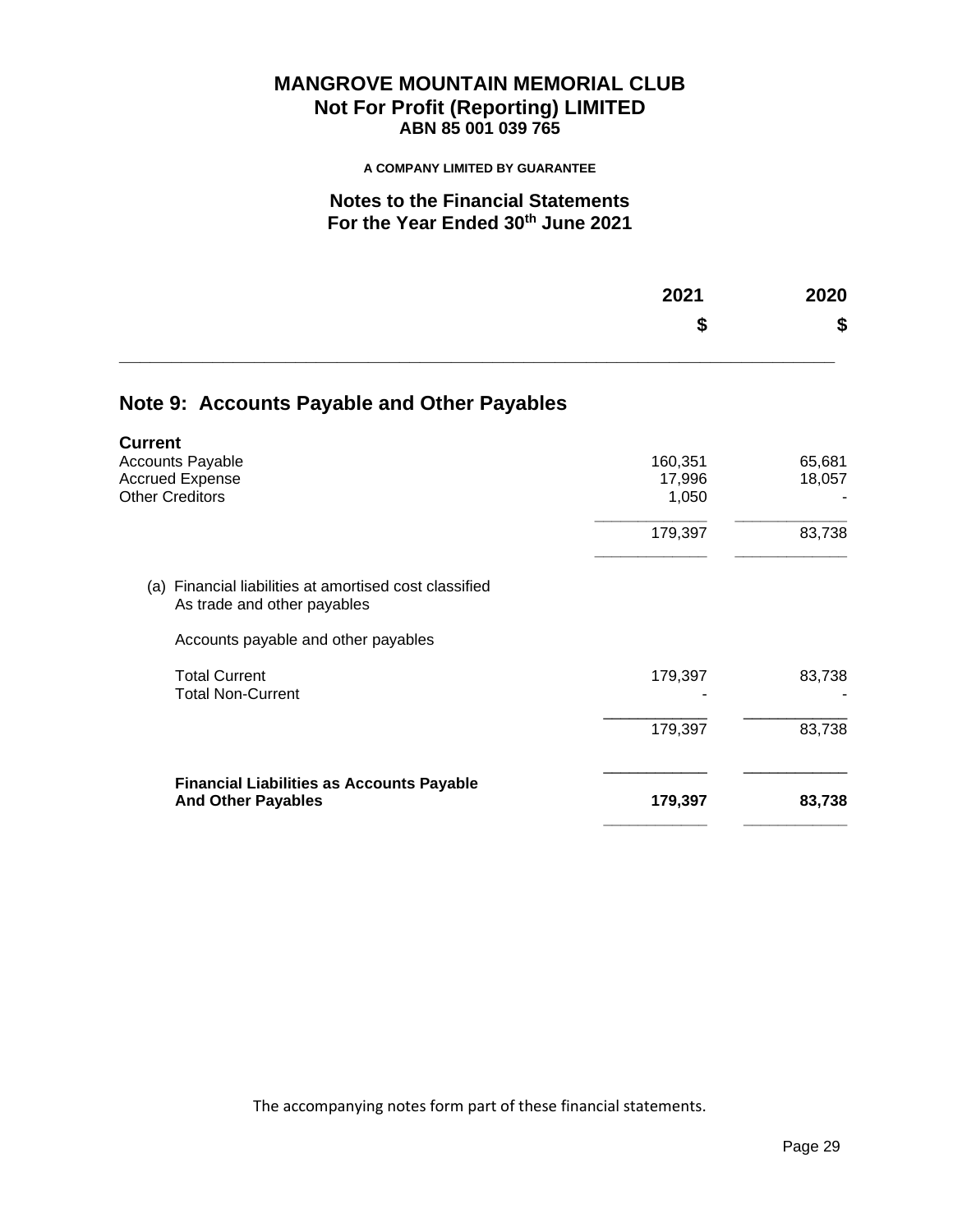#### **A COMPANY LIMITED BY GUARANTEE**

## **Notes to the Financial Statements For the Year Ended 30th June 2021**

| 2021 | 2020 |
|------|------|
|      | \$   |
|      |      |

## **Note 10: Borrowings**

| <b>Current Secured:</b><br>- Commercial Hire Purchase                                |       | 46,992            | 10,489  |
|--------------------------------------------------------------------------------------|-------|-------------------|---------|
|                                                                                      | 10(a) | 46,992            | 10,489  |
| <b>Non-Current Secured:</b><br>Bank Loans<br>$\sim$<br>Commercial Hire Purchase<br>٠ |       | 164,993<br>78,320 | 475,705 |
|                                                                                      | 10(b) | 243,313           | 475,705 |
| <b>Total Borrowings</b>                                                              |       | 290,305           | 486,194 |
|                                                                                      |       |                   |         |

Bank loans are secured by a first registered mortgage over freehold property and a first registered equitable mortgage over the whole of the Club's assets and undertakings.

## **Note 11: Provisions**

| <b>Current</b>                                   |       |         |         |
|--------------------------------------------------|-------|---------|---------|
| <b>Promotion and Entertainment</b>               |       | 9,119   | 10,721  |
| <b>Employee Provisions</b>                       |       | 105,354 | 139,952 |
| <b>Special Projects</b>                          |       | 4,105   | 701     |
| Insurance Recovery Rental                        |       |         | 13,962  |
| <b>Total Current</b>                             | 11(a) | 118,578 | 165,336 |
| <b>Non-Current</b><br><b>Employee Provisions</b> |       |         |         |
|                                                  |       |         |         |
|                                                  | 11(b) |         |         |
| <b>Total Provisions</b>                          |       | 118,578 | 165,336 |
|                                                  |       |         |         |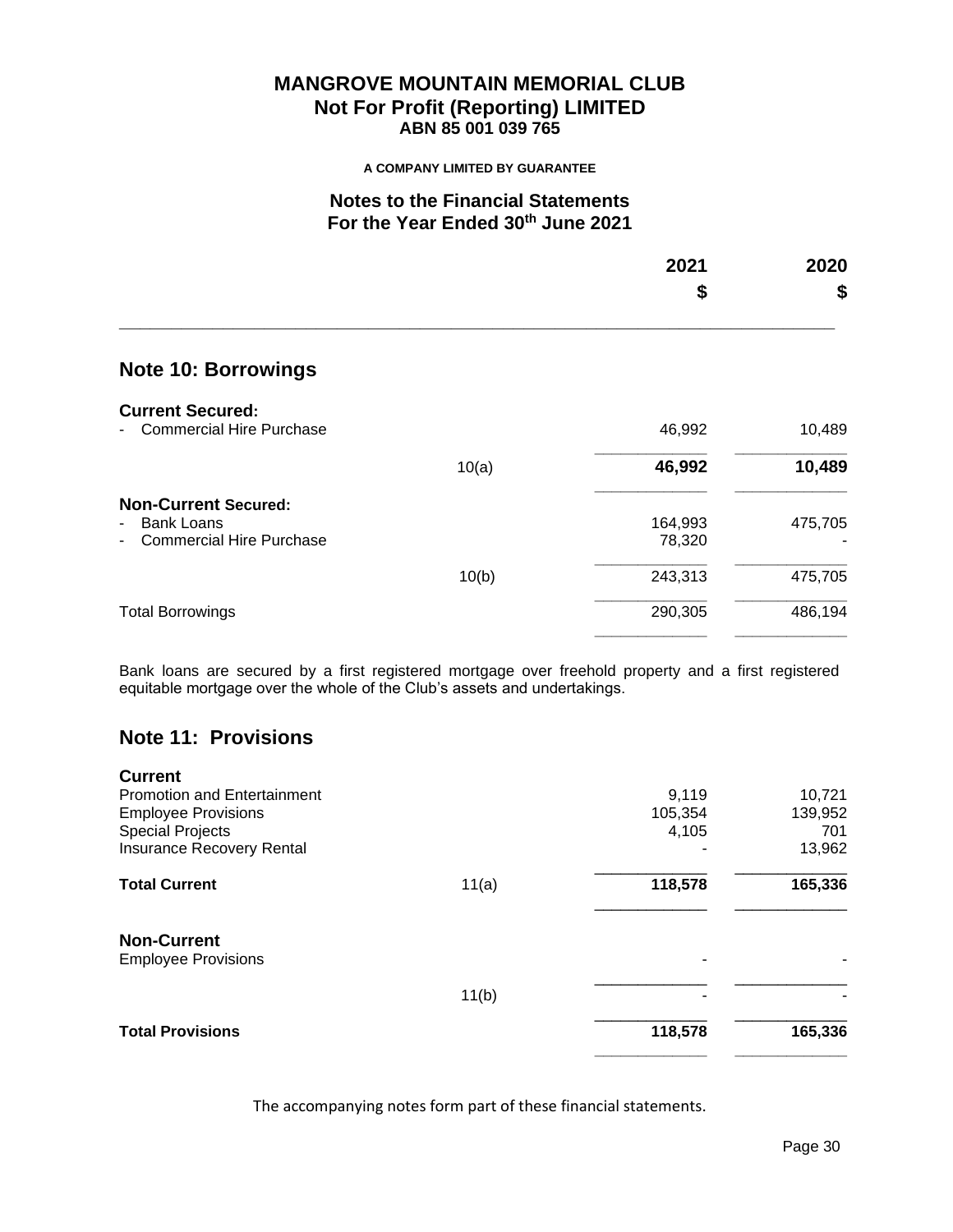#### **A COMPANY LIMITED BY GUARANTEE**

## **Notes to the Financial Statements For the Year Ended 30th June 2021**

|                                                                                                     | 2021             | 2020                                 |
|-----------------------------------------------------------------------------------------------------|------------------|--------------------------------------|
|                                                                                                     | \$               | \$                                   |
| <b>Note 12: Employee Provisions</b>                                                                 |                  |                                      |
|                                                                                                     |                  | <b>Employee</b><br><b>Provisions</b> |
| Opening Balance at 1st July 2020<br>Additional Provisions Raised During Year<br><b>Amounts Used</b> |                  | 139,952<br>82,200<br>(116, 798)      |
| Balance at 30th June, 2021                                                                          |                  | 105,354                              |
| <b>Anaylsis of Employee Provisions</b>                                                              | 2021<br>S        | 2020<br>э                            |
| Current:<br>- Annual Leave Entitlements<br>- Long Service Leave Entitlements                        | 56,166<br>49,188 | 77,111<br>62,841                     |
| <b>Total Current Employee Provisions</b>                                                            | 105,354          | 139,952                              |
| Non-Current                                                                                         |                  |                                      |
| - Long Service Leave Entitlements                                                                   |                  |                                      |
|                                                                                                     | 105,354          | 139,952                              |
| Employee Draviojane                                                                                 |                  |                                      |

#### **Employee Provisions**

Employee provisions represent amounts accrued for annual leave and long service leave.

The current portion for this provision includes the total amount accrued for annual leave entitlements and the amounts accrued for long service leave entitlements that have vested due to employees having completed the required period of service. Based on past experience, the company does not expect the full amount of annual leave or long service leave balances classified as current liabilities to be settled within the next 12 months. However, these amounts must be classified as current liabilities since the company does not have an unconditional right to defer the settlement of these amounts in the event employees wish to use their entitlement.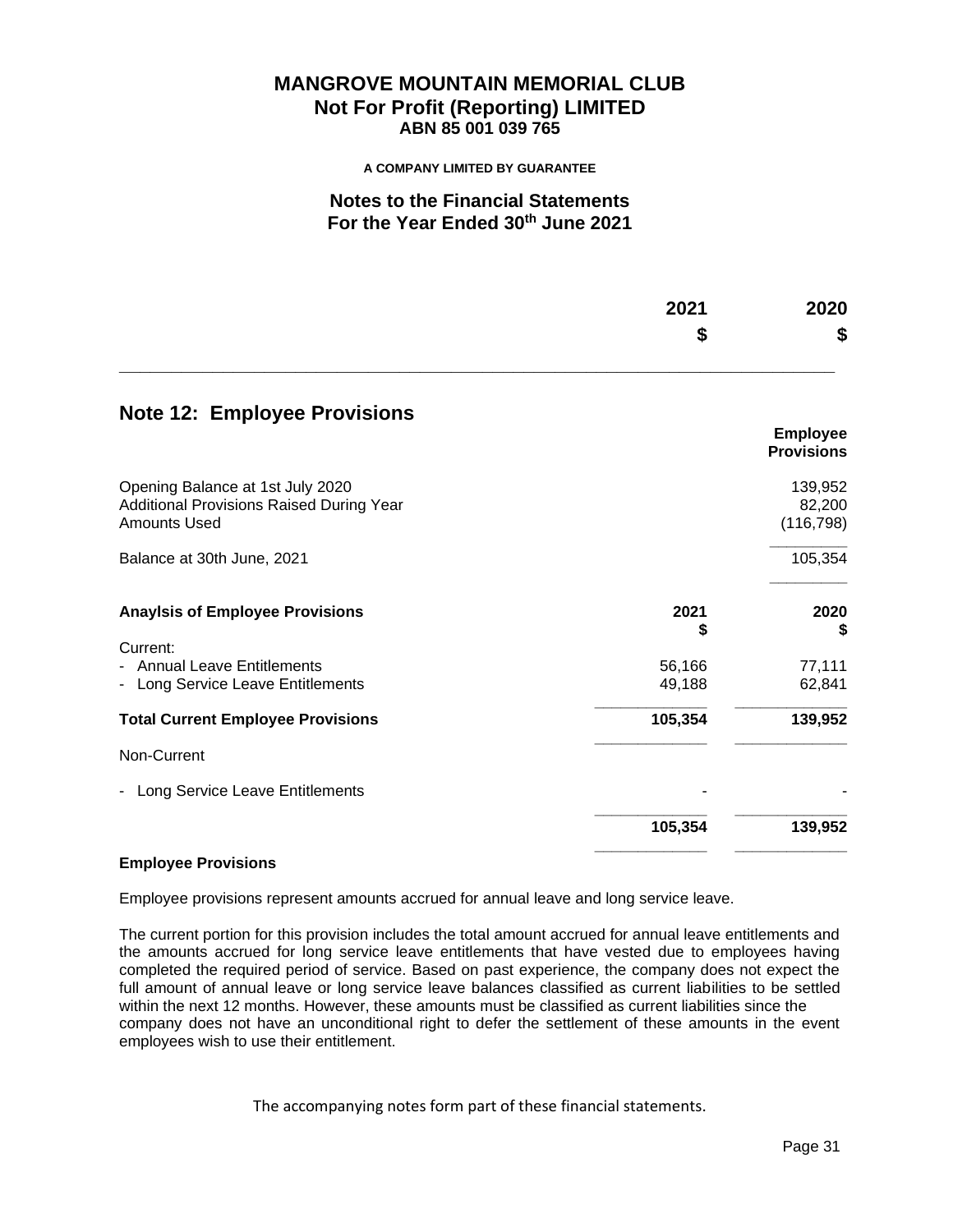**A COMPANY LIMITED BY GUARANTEE**

### **Notes to the Financial Statements For the Year Ended 30th June 2021**

| 2021 | 2020   |
|------|--------|
| w    | æ<br>Φ |
|      |        |

The non-current portion of this provision includes amounts accrued for long service leave entitlements that have not yet vested in relation to those employees who have not yet completed the required period of service.

## **Note 13: Income in Advance**

| Members Subscriptions in Advance | 19.555 | 20,864 |
|----------------------------------|--------|--------|
|                                  | 19.555 | 20,864 |

## **Note 14: Contingent Liabilities and Contingent Assets**

### **Contingent Liabilities**

A Security Deposit Guarantee in favour of TAB Limited for \$5,000.

### **Contingent Assets**

There are no Contingent Assets at this time.

## **Note 15: Events After the Reporting Period**

The directors are not aware of any significant events since the end of the reporting period.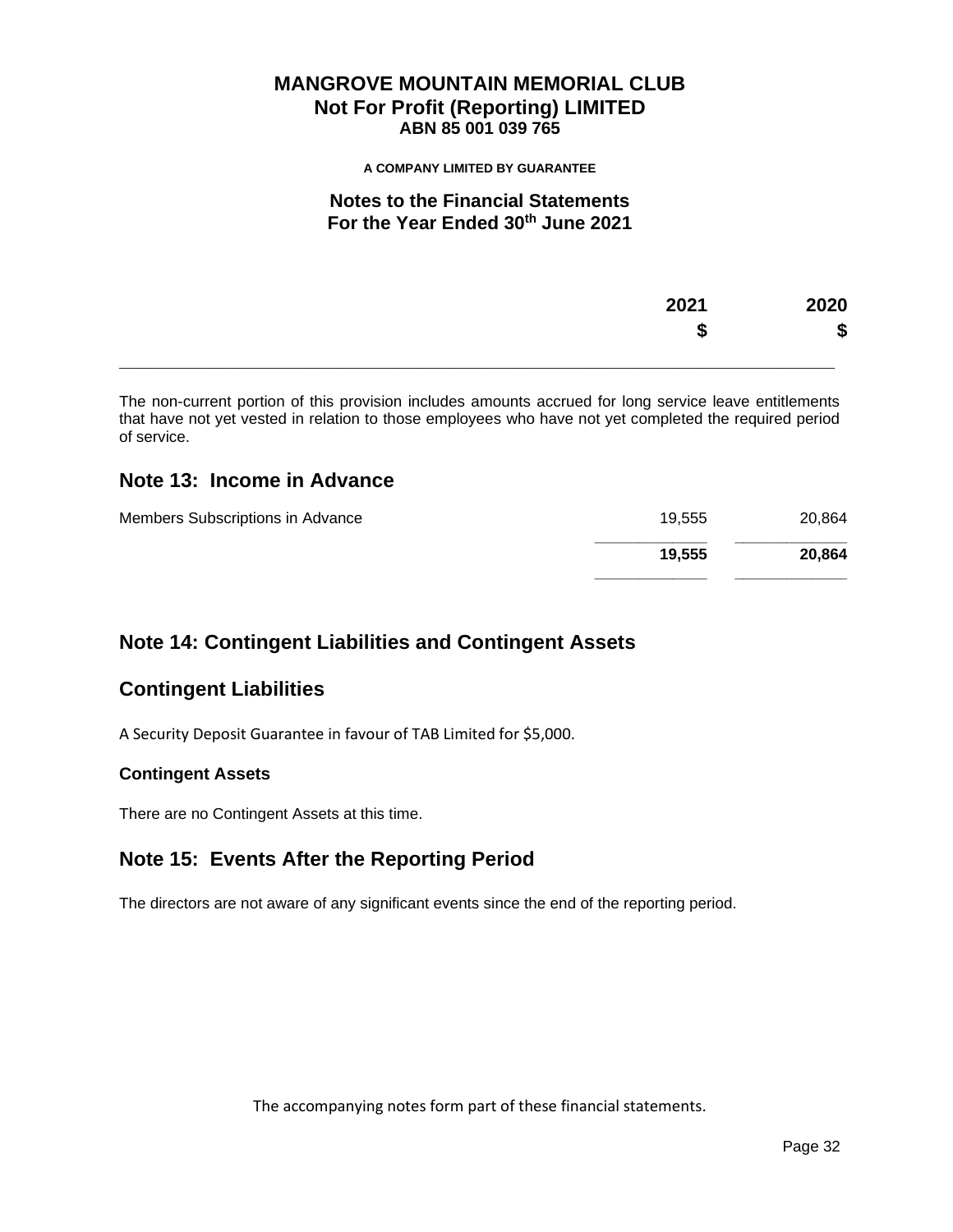#### **A COMPANY LIMITED BY GUARANTEE**

### **Notes to the Financial Statements For the Year Ended 30th June 2021**

| 2021        | 2020   |
|-------------|--------|
| . .<br>- 11 | œ<br>Ð |
|             |        |

### **Note 16: Related Party Transactions**

### a **Key Management Personnel**

Any person(s) having authority and responsibility for planning, directing and controlling the activities of the company, directly or indirectly, including any director (whether executive or otherwise) is considered key management personnel.

Key Management Personnel Compensation

| Directors Expenses<br><b>Directors Honorariums</b>   | 4.442<br>1.458 | 2,873<br>1,350 |
|------------------------------------------------------|----------------|----------------|
|                                                      | 5,900          | 4,223          |
|                                                      |                |                |
| Post Employment Benefits<br>Other Long Term Benefits | ۰<br>۰         |                |

#### b **Other Related Parties**

Other related parties include close family members of key management personnel, and entities that are controlled or jointly controlled by those key management personnel individually or collectively with their close family members.

Transactions between related parties are on normal commercial terms and conditions no more favourable than those available to other persons unless otherwise stated. - -

The accompanying notes form part of these financial statements.

\_\_\_\_\_\_\_\_\_\_\_ \_\_\_\_\_\_\_\_\_\_\_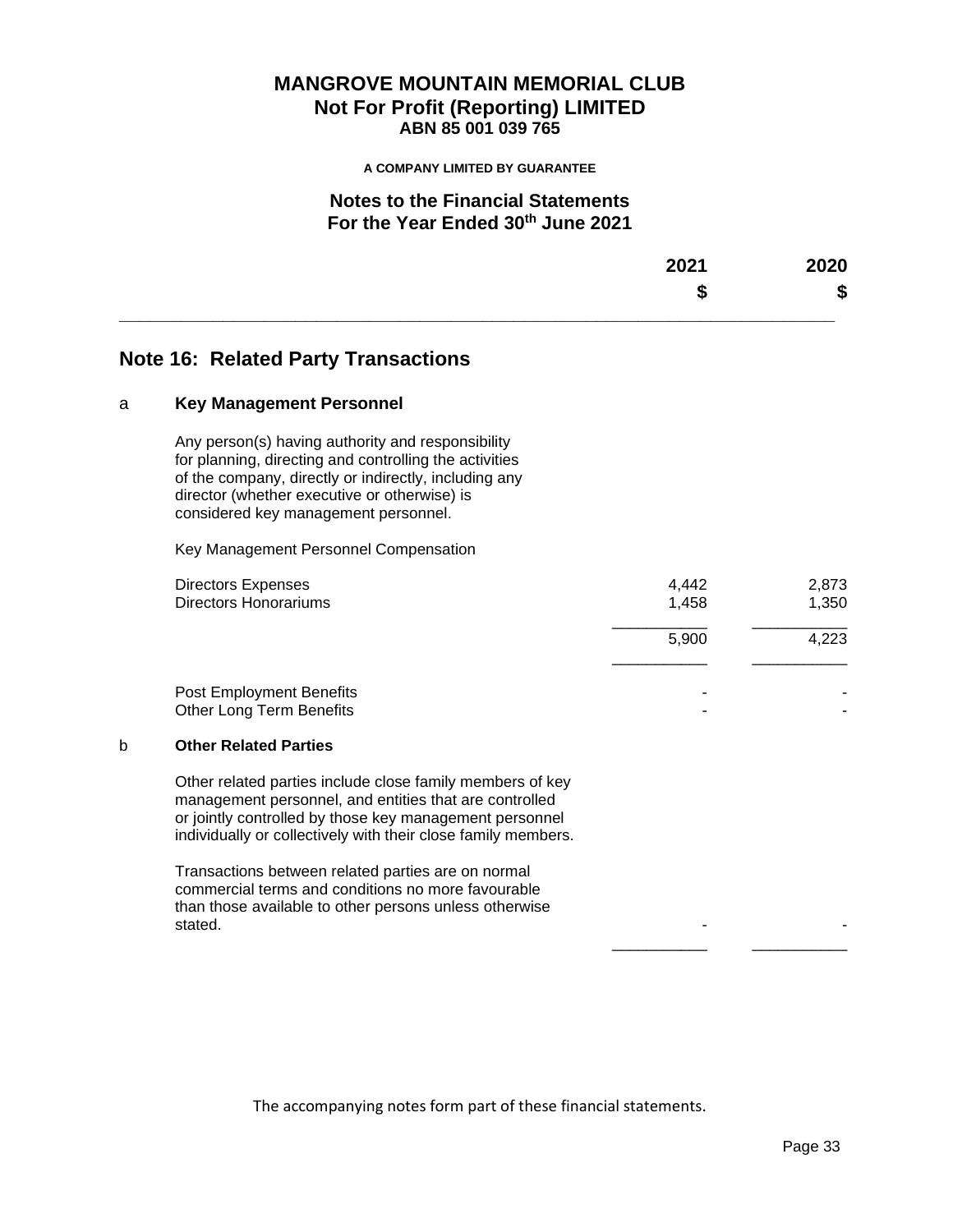#### **A COMPANY LIMITED BY GUARANTEE**

## **Notes to the Financial Statements For the Year Ended 30th June 2021**

|   |                                                                              |             | 2021<br>\$        | 2020<br>\$        |
|---|------------------------------------------------------------------------------|-------------|-------------------|-------------------|
|   |                                                                              |             |                   |                   |
|   | <b>Note 17: Cash Flow Information</b>                                        | <b>Note</b> |                   |                   |
| a | <b>Reconciliation of Cash</b>                                                |             |                   |                   |
|   | - Cash at Bank<br>- Other Cash                                               |             | 111,370<br>40,000 | 199,887<br>30,000 |
|   |                                                                              | (4)         | 151,370           | 229,887           |
| b | Reconciliation of Cash Flow from Operations with<br>Profit after Income Tax. |             |                   |                   |
|   | Profit After Income Tax<br>Non-Cash Flows<br><b>Add</b>                      |             | 265,608           | (53, 357)         |
|   | Depreciation                                                                 |             | 114,589           | 135,150           |
|   | <b>Loss Disposal Fixed Assets</b>                                            |             | 14,945            |                   |
|   | <b>Provision Special Projects</b>                                            |             | 3,404             | 701               |
|   | <b>Provision Member Benefits</b>                                             |             | (1,601)           | 10,720            |
|   | Changes in Assets and Liabilities                                            |             |                   |                   |
|   | Decrease (Increase) in Other Debtors                                         |             | 2,976             | (4, 107)          |
|   | Decrease (Increase) in Inventory                                             |             | (11, 563)         | 9,495             |
|   | Decrease (Increase) in Prepayments                                           |             | (66, 249)         | (637)             |
|   | Increase (Decrease) in Member Subscriptions Advance                          |             | (1,309)           | (947)             |
|   | Increase (Decrease) in Accounts Payable                                      |             | 93,587            | (30, 981)         |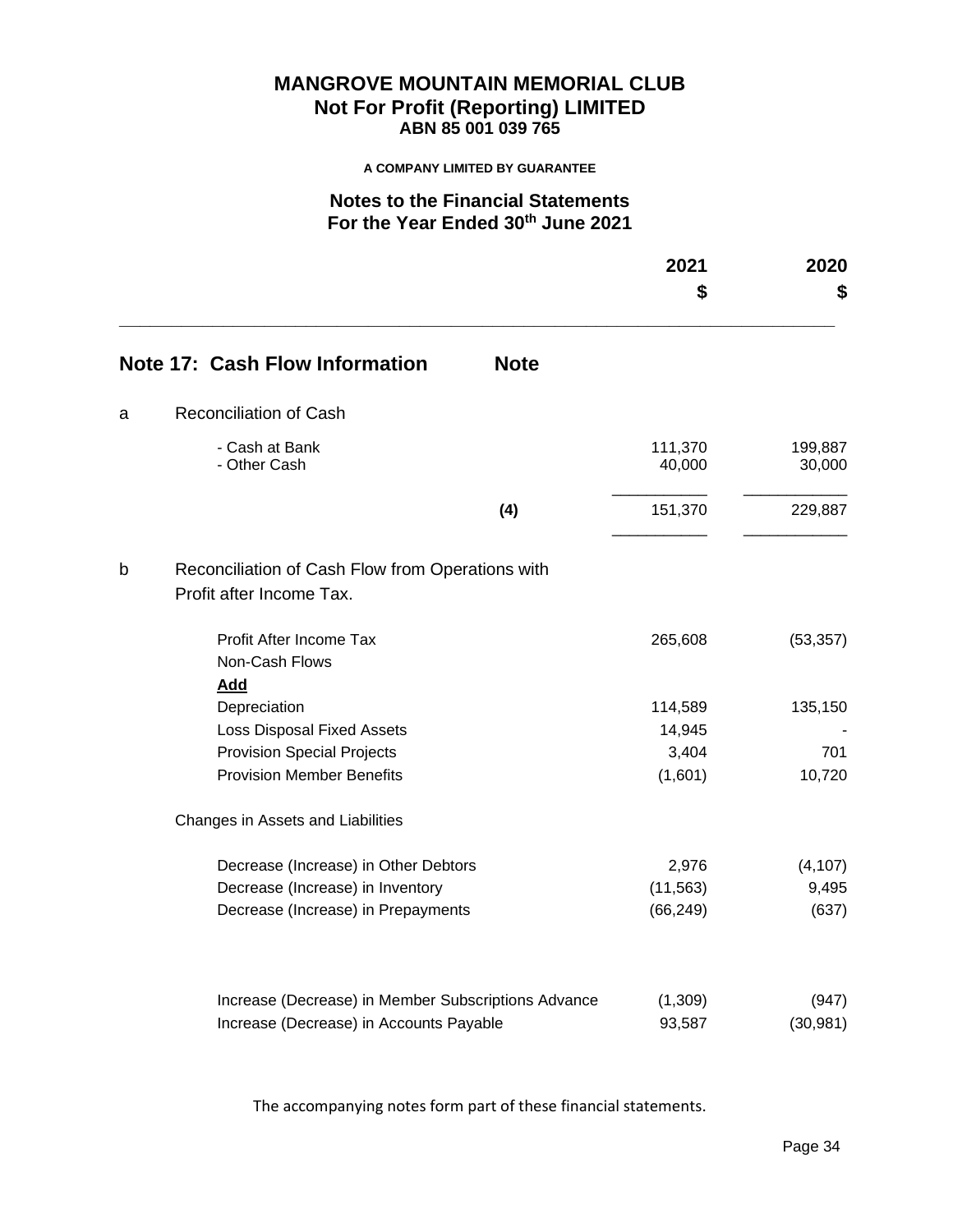**A COMPANY LIMITED BY GUARANTEE**

## **Notes to the Financial Statements For the Year Ended 30th June 2021**

|                                            | 367.179   | 91,964 |
|--------------------------------------------|-----------|--------|
| Increase (Decrease) in Storm Damage        | (13,962)  | 13,962 |
| Increase (Decrease) in other Liabilities   | 678       |        |
| Increase (Decrease) in Employee Provisions | (34, 524) | 12,165 |
| Increase (Decrease) in Deposits Refundable | 600       | (200)  |

## **Note 18: Fair Value Measurements**

The company measures and recognises the following assets at fair value on a recurring basis after initial recognition

- Financial assets at fair value through profit or loss;
- Available-for-sale financial assets; and
- Freehold land and buildings.

The company does not subsequently measure any liabilities at fair value on a recurring basis, or any assets or liabilities at fair value on a non-recurring basis.

### a. **Fair Value Hierarchy**

AASB 13: Fair Value Measurement requires the disclosure of fair value information by level of the fair value hierarchy, which categorise fair value measurements into one of three possible levels based on the lowest level that an input that is significant to the measurement can be categorised into as follows:

| Level 1                                                                                                                                                                | Level 2                                                                                                                                                                | Level 3                                                                     |
|------------------------------------------------------------------------------------------------------------------------------------------------------------------------|------------------------------------------------------------------------------------------------------------------------------------------------------------------------|-----------------------------------------------------------------------------|
| Measurements based on quoted<br>prices (unadjusted) in active<br>markets for identical assets or<br>liabilities that the entity can<br>access at the measurement date. | Measurement based on<br>inputs other than quoted<br>prices included in Level 1<br>that are observable for<br>the asset or liability, either<br>directly or indirectly. | Measurements based on<br>unobservable inputs for<br>the asset or liability. |
|                                                                                                                                                                        |                                                                                                                                                                        |                                                                             |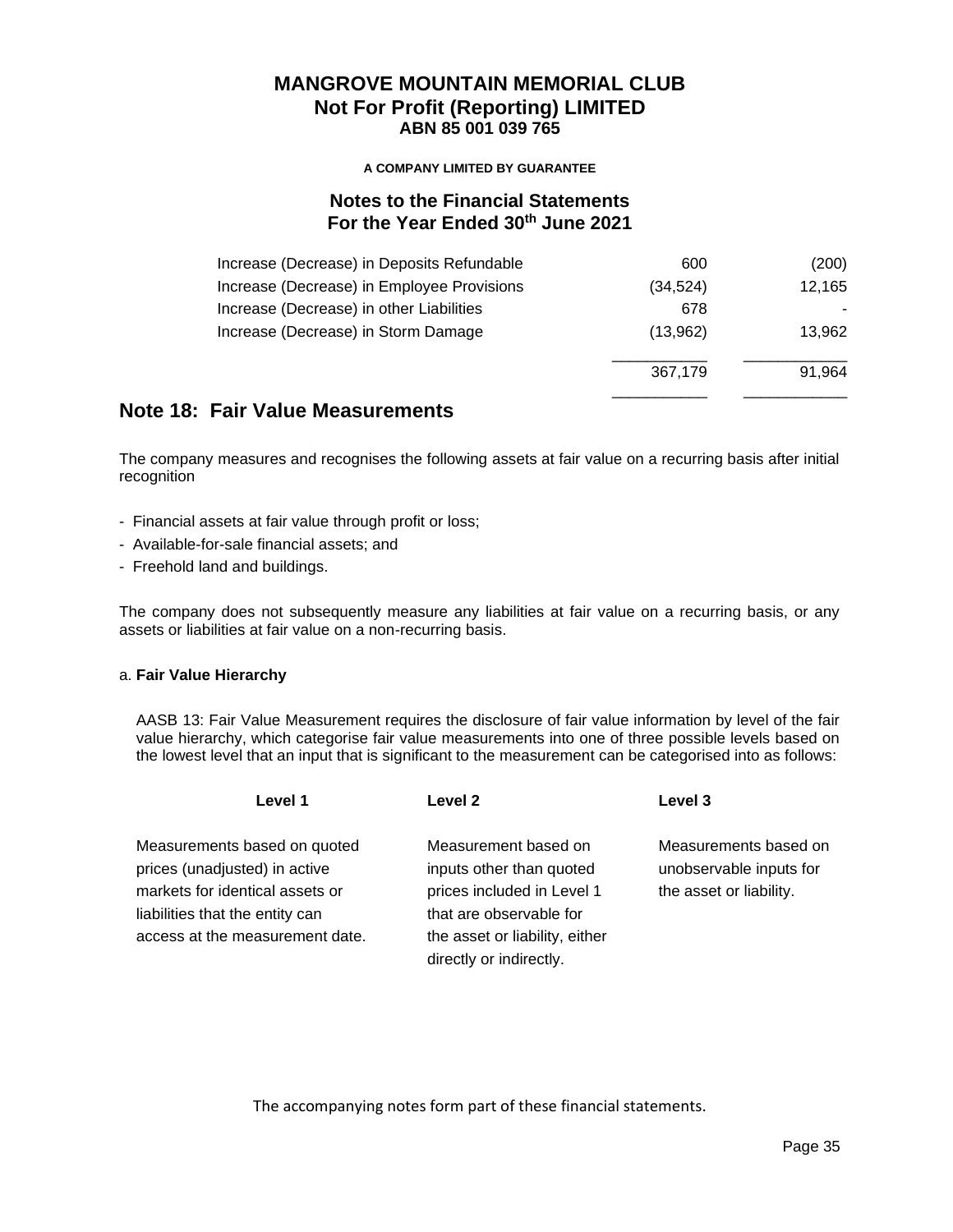#### **A COMPANY LIMITED BY GUARANTEE**

### **Notes to the Financial Statements For the Year Ended 30th June 2021**

The fair value of assets and liabilities that are not traded in an active market are determined using one or more valuation techniques. These valuation techniques maximise, to the extent possible, the use of observable market data. If all significant inputs required to measure fair value are observable, the asset or liability is included in Level 2. If one or more significant inputs are not based on observable market data, the asset or liability is included in Level 3.

#### **Valuation Techniques**

The company selects a valuation technique that is appropriate in the circumstances and for which sufficient data is available to measure fair value. The availability of sufficient and relevant data primarily depends on the specific characteristics of the asset or liability being measured. The valuation techniques selected by the company are consistent with one or more of the following valuation approaches:

- Market Approach: valuation techniques that use prices and other relevant information generated by market transactions for identical or similar assets or liabilities.
- Income Approach: valuation techniques that convert estimated future cash flows or income and expenses into a single discounted present value.
- Cost Approach: valuation techniques that reflect the current replacement cost of an asset at its current service capacity.

Each valuation technique requires inputs that reflect the assumptions that buyers and sellers would use when pricing the asset or liability, including assumptions about risks. When selection a valuation technique, the company gives priority to those techniques that maximise the use of observable inputs and minimise the use of unobservable inputs. Inputs that are developed using market data (such as publicly available information on actual transactions) and reflect the assumptions that buyers and sellers would generally use when pricing the asset or liability are considered observable, whereas inputs for which market data is not available and therefore are developed using the best information available about such assumptions are considered observable.

The following tables provide the fair values of the company's assets and liabilities measured and recognised on a recurring basis after initial recognition and their categorisation within the fair value hierarchy: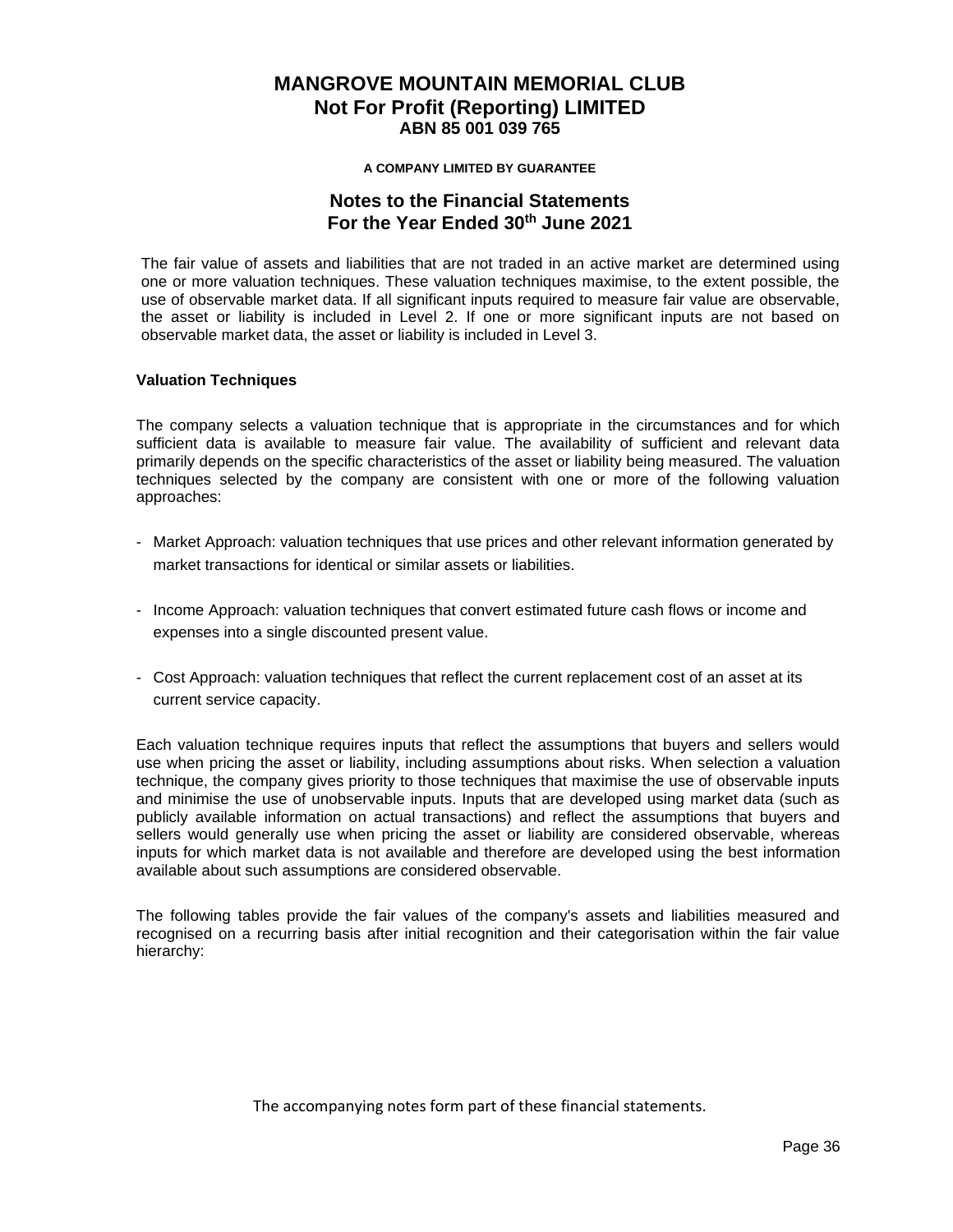**A COMPANY LIMITED BY GUARANTEE**

## **Notes to the Financial Statements For the Year Ended 30th June 2021**

| 30th June 2020                           |             |                |           |         |              |
|------------------------------------------|-------------|----------------|-----------|---------|--------------|
| <b>Recurring Fair Value Measurements</b> | <b>Note</b> | Level 1        | Level 2   | Level 3 | Total        |
| <b>Non-Financial Assets</b>              |             |                |           |         |              |
| Freehold Land                            | 8           | $\blacksquare$ | 1,500,000 |         | $-1,500,000$ |
| <b>Freehold Buildings</b>                | 8           | $\sim$         | 2,039,179 |         | $-2,039,179$ |
| <b>Total Non-Financial Assets</b>        |             |                |           |         |              |
| <b>Recognised at Fair Value</b>          |             | $\sim$         | 3,539,179 |         | $-3,539,179$ |
| 30th June 2021                           |             |                |           |         |              |
| <b>Recurring Fair Value Measurements</b> | <b>Note</b> | Level 1        | Level 2   | Level 3 | <b>Total</b> |
| <b>Non-Financial Assets</b>              |             |                |           |         |              |
| <b>Freehold Land</b>                     | 8           |                | 1,500,000 |         | $-1,500,000$ |
| <b>Freehold Buildings</b>                | 8           | $\blacksquare$ | 2,028,648 |         | $-2,028,648$ |
| <b>Total Non-Financial Assets</b>        |             |                |           |         |              |
| <b>Recognised at Fair Value</b>          |             |                | 3,528,648 |         | 3,528,648    |
|                                          |             |                |           |         |              |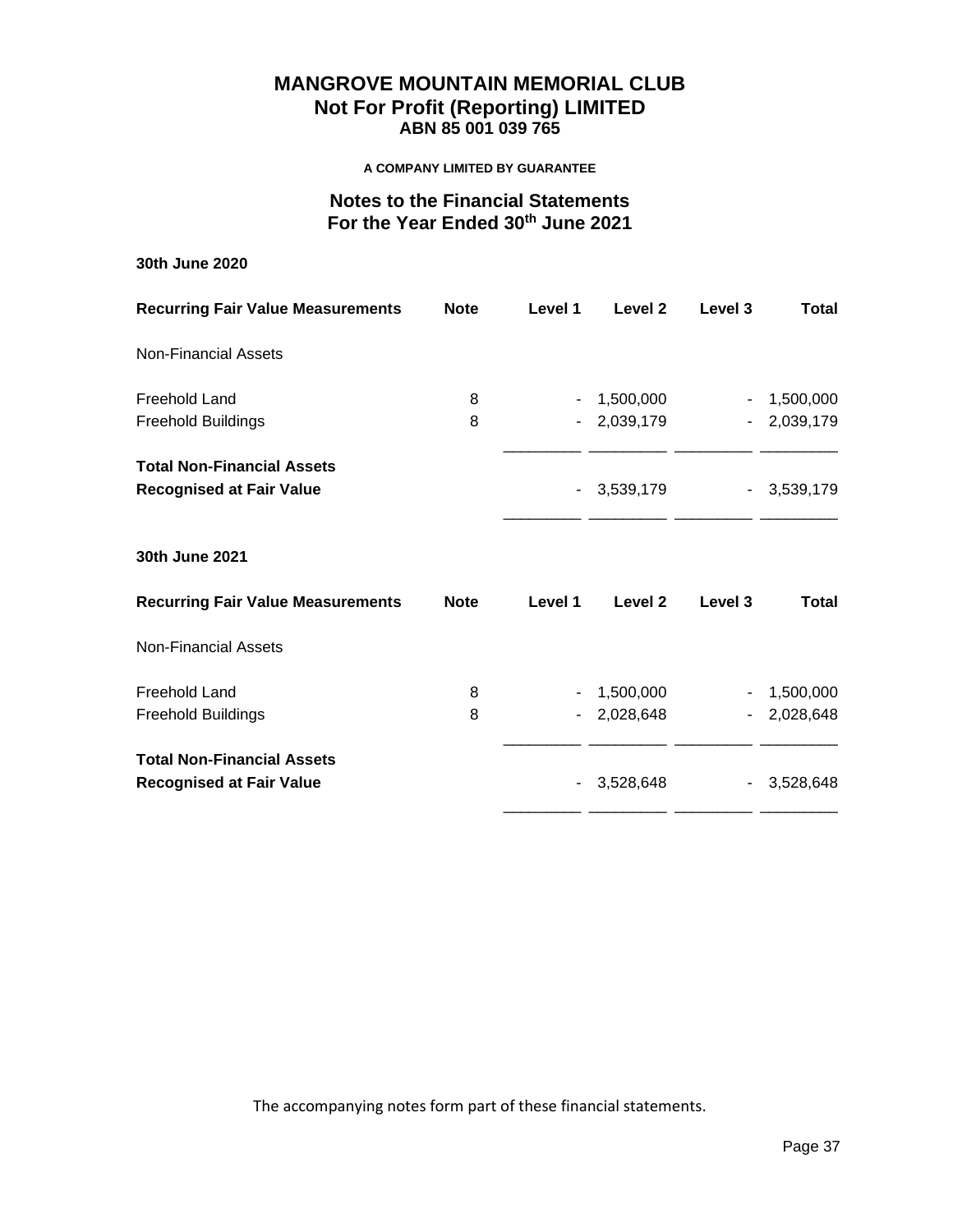**A COMPANY LIMITED BY GUARANTEE**

### **Notes to the Financial Statements For the Year Ended 30th June 2021**

### b. **Valuation Techniques and Inputs to Measure Level 2 Fair Value**

| <b>Fair Value at</b> | <b>Valuation</b>                                                                                                                                     | <b>Inputs</b>                                       |
|----------------------|------------------------------------------------------------------------------------------------------------------------------------------------------|-----------------------------------------------------|
| 30th June 2021       | <b>Techniques</b>                                                                                                                                    | <b>Used</b>                                         |
| \$                   |                                                                                                                                                      |                                                     |
|                      |                                                                                                                                                      |                                                     |
|                      | Market approach using<br>recent observable<br>market data for similar<br>properties; income<br>approach using<br>discounted cash flow<br>methodology | Price per hectare;<br>market borrowing<br>rate      |
| 3,528,648            | observable market data<br>for similar properties;<br>income approach using<br>discounted cash flow<br>methodology                                    | Price per square<br>metre, market<br>borrowing rate |
|                      |                                                                                                                                                      | 1,500,000<br>2,028,648 Market approach recent       |

(i) The fair value of freehold land and buildings is determined at least every three years based on valuations by an independent valuer. At the end of each intervening period, the directors review the independent valuation and, when appropriate, update the fair value measurement to reflect current market conditions using a range of valuation techniques, including recent observable market data and discounted cash flow methodologies.

There were no changes during the period in the valuation techniques used by the company to determine Level 2 fair values.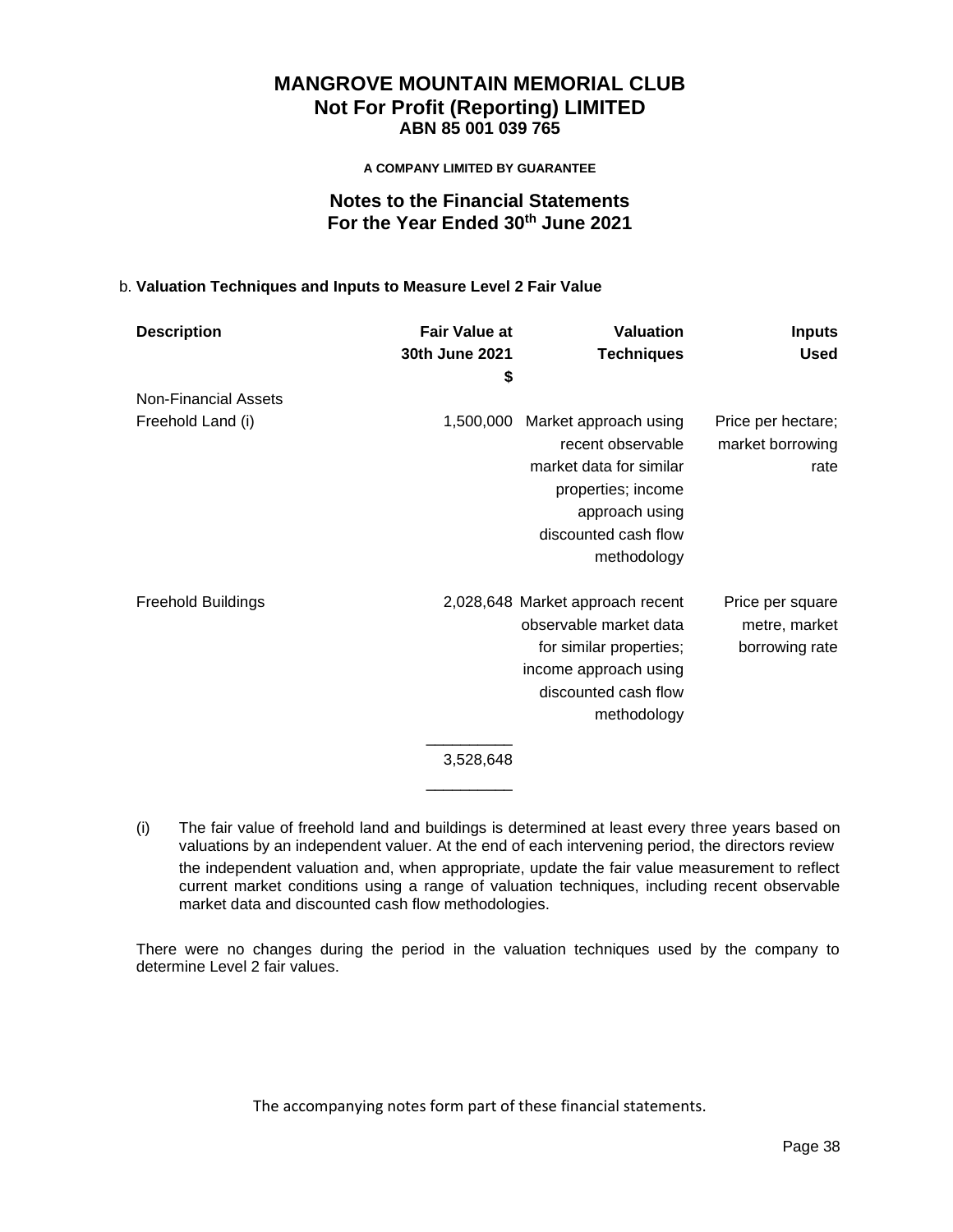**A COMPANY LIMITED BY GUARANTEE**

### **Notes to the Financial Statements For the Year Ended 30th June 2021**

| 2020 | 2020   |
|------|--------|
| ۰D   | æ<br>D |
|      |        |

### **Note 19: Capital Management**

Management controls the capital of the entity to ensure that adequate cash flows are generated to fund its mentoring programs and that returns from investments are maximised within tolerable risk parameters. The finance committee ensures that the overall risk management strategy is in line with this objective.

The finance committee operates under policies approved by the board of directors. Risk management policies are approved and reviewed by the board on a regular basis. These include credit risk policies and future cash flow requirements.

The entity's capital consists of financial liabilities, supported by financial assets.

Management effectively manages the entity's capital by assessing the entity's financial risks and responding to changes in these risks and in the market. These responses may include the consideration of debt levels.

There have been no changes to the strategy adopted by management to control the capital of the entity since the previous year. The strategy of the entity is to maintain a gearing ratio below 10%.

The gearing ratios for the years ended  $30<sup>th</sup>$  June  $2021$  and  $30<sup>th</sup>$  June 2020 are as follows:

| <b>Total Borrowings</b>                       | 290,305    | 486,194    |
|-----------------------------------------------|------------|------------|
| Less Cash and Cash Equivalents                | (151, 370) | (229, 884) |
| Net Debt                                      | 138,935    | 256,310    |
| Total Equity (reserves and retained earnings) | 3,659,474  | 3,431,847  |
| <b>Total Capital</b>                          | 3,798,409  | 3,688,157  |
| <b>Gearing Ratio</b>                          | 3.80%      | 7.47%      |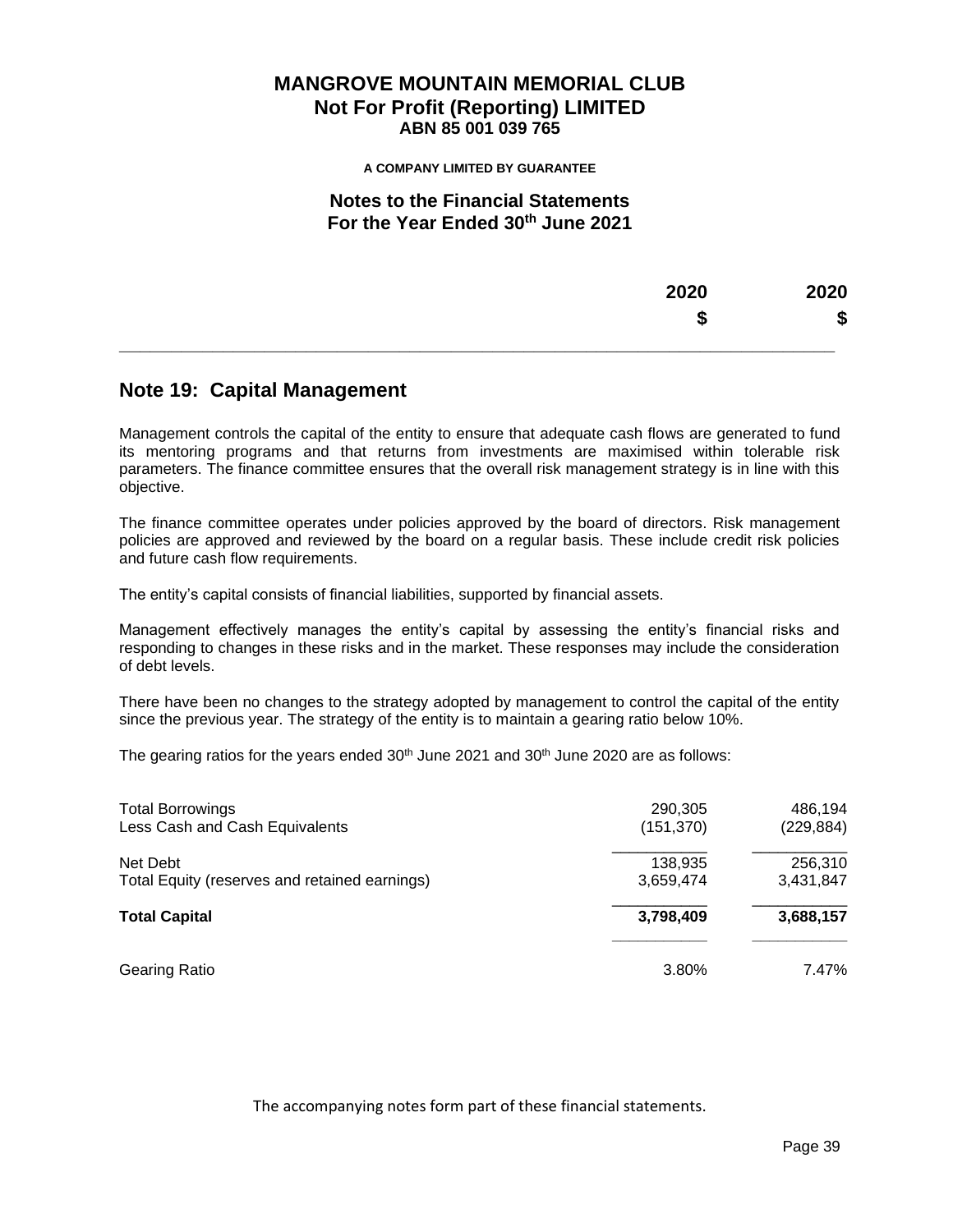**A COMPANY LIMITED BY GUARANTEE**

### **Notes to the Financial Statements For the Year Ended 30th June 2021**

## **Note 20: Reserves**

### **a Revaluation Surplus**

The revaluation surplus records the revaluations of non-current assets.

### **b Financial Assets Reserve**

The financial assets reserve records capital profits incurred upon disposal of non-current assets.

## **Note 21: Club Details**

The registered office of the company is:

Mangrove Mountain Memorial Club Limited 18 Hallards Road Central Mangrove NSW 2250

The principal place of business is:

18 Hallards Road Central Mangrove NSW 2250

### **Note 22: Club Details**

The company is incorporated under the Corporations Act 2001 and is a company limited by guarantee. If the company is wound up, the constitution states that each member is required to contribute a maximum of \$5 each towards meeting any outstanding obligations of the entity.

At 30<sup>th</sup> June 2021 the total amount that members of the company are liable to contribute if the company is wound up is \$6,405 (2020: \$6,635).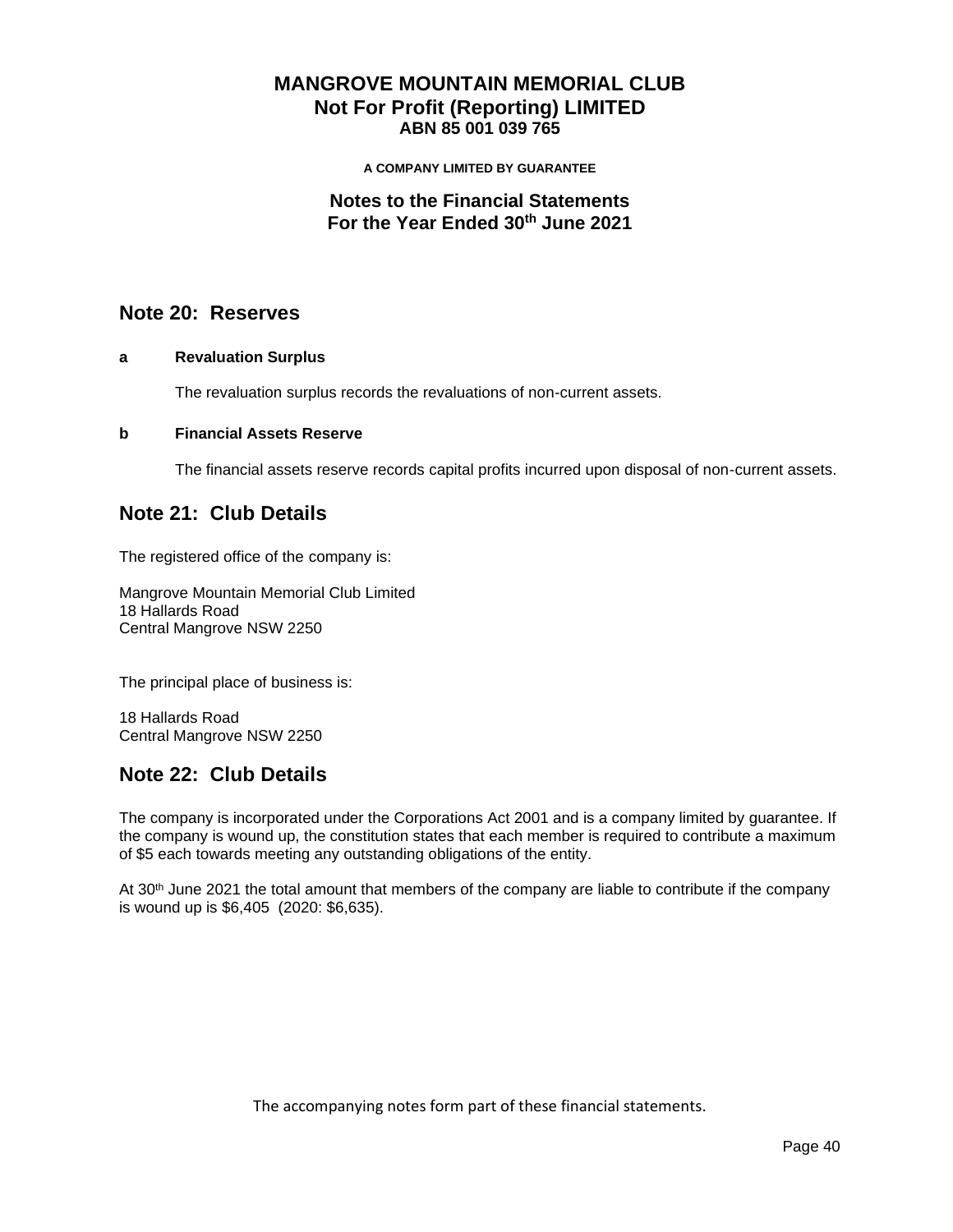#### **A COMPANY LIMITED BY GUARANTEE**

### **Director's Declaration**

In accordance with a resolution of the Directors of Mangrove Mountain Memorial Club Not for Profit (Reporting) Limited, the directors declare that:

- 1. The financial statements and notes, as set out on Pages 9 to 41, are in accordance with the Corporations Act 2001: and
	- (a) comply with Australian Accounting Standards; and
	- (b) give a true and fair view of the financial position as at  $30<sup>th</sup>$  June 2021 and of its performance for the year ended on that date.
- 2. In the directors' opinion there are reasonable grounds to believe that the company will be able to pay its debts as and when they become due and payable.

This declaration is made in accordance with a resolution of the Board of Directors.

Signed at: 18 Hallards Road, Central Mangrove NSW

Dated: 9<sup>th</sup> November, 2021

Keith Stanley Robson **Director** 

Peter David Coates **Director**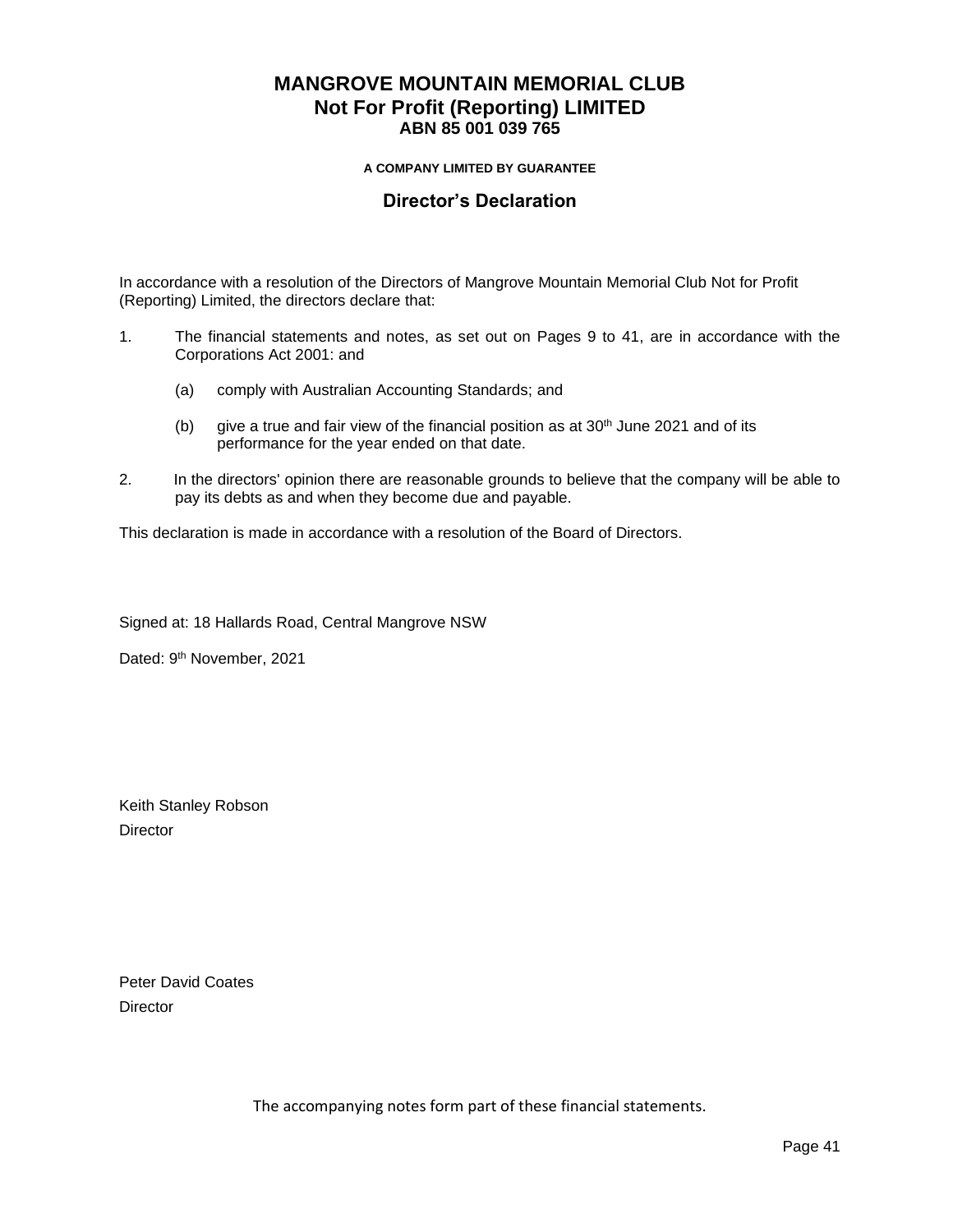**A COMPANY LIMITED BY GUARANTEE**

### **Independent Auditor's Report to the Members of Mangrove Mountain Memorial Club Not For Profit (Reporting) Limited**

### **Report on the Financial Report**

We have audited the accompanying financial report of MANGROVE MOUNTAIN MEMORIAL CLUB Not For Profit (Reporting) LIMITED (the company), which comprises the statement of financial position as at 30<sup>th</sup> June 2021, the statement of profit or loss and other comprehensive income, statement of changes in equity and statement of cash flows for the year then ended, notes comprising a summary of significant accounting policies and other explanatory information and the directors' declaration.

## **Directors' Responsibility for the Financial Report**

The directors of the company are responsible for the preparation of the financial report that gives a true and fair view in accordance with Australian Accounting Standards and the Corporations Act 2001 and for such internal control as the directors determine is necessary to enable the preparation of the financial report that is free from material misstatement, whether due to fraud or error.

## **Auditor's Responsibility**

Our responsibility is to express an opinion on the financial report based on our audit. We conducted our audit in accordance with Australian Auditing Standards. Those standards require that we comply with relevant ethical requirements relating to audit engagements and plan and perform the audit to obtain reasonable assurance whether the financial report is free from material misstatement.

An audit involves performing procedures to obtain audit evidence about the amounts and disclosures in the financial report. The procedures selected depend on the auditor's judgment, including the assessment of the risks of material misstatement of the financial report, whether due to fraud or error. In making those risk assessments, the auditor considers internal control relevant to the company's preparation of the financial report that gives a true and fair view in order to design audit procedures that are appropriate in the circumstances, but not for the purpose of expressing an opinion on the effectiveness of the company's internal control. An audit also includes evaluating the appropriateness of accounting policies used and the reasonableness of accounting estimates made by the directors, as well as evaluating the overall presentation of the financial report.

We believe that the audit evidence we have obtained is sufficient and appropriate to provide a basis for our audit opinion.